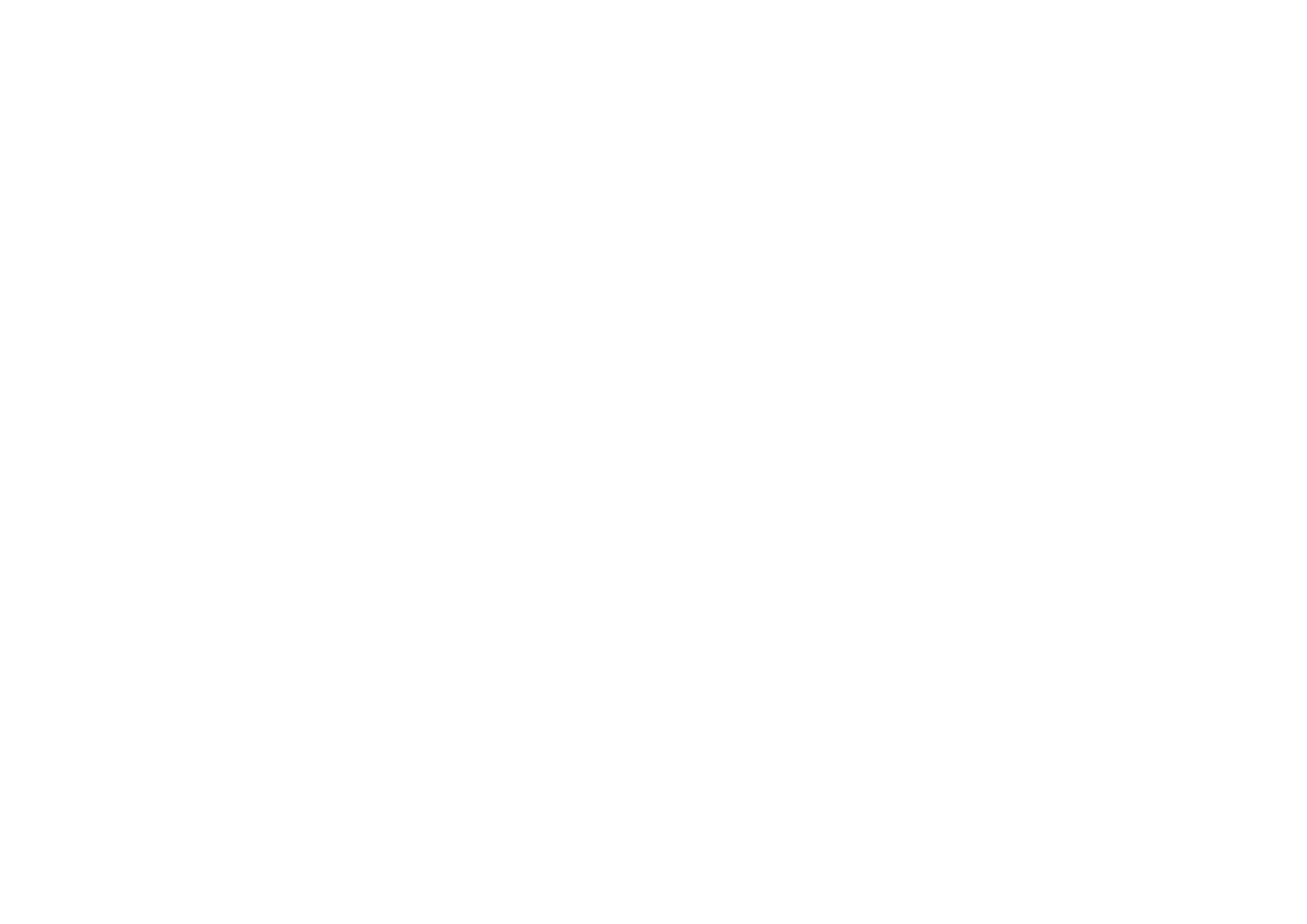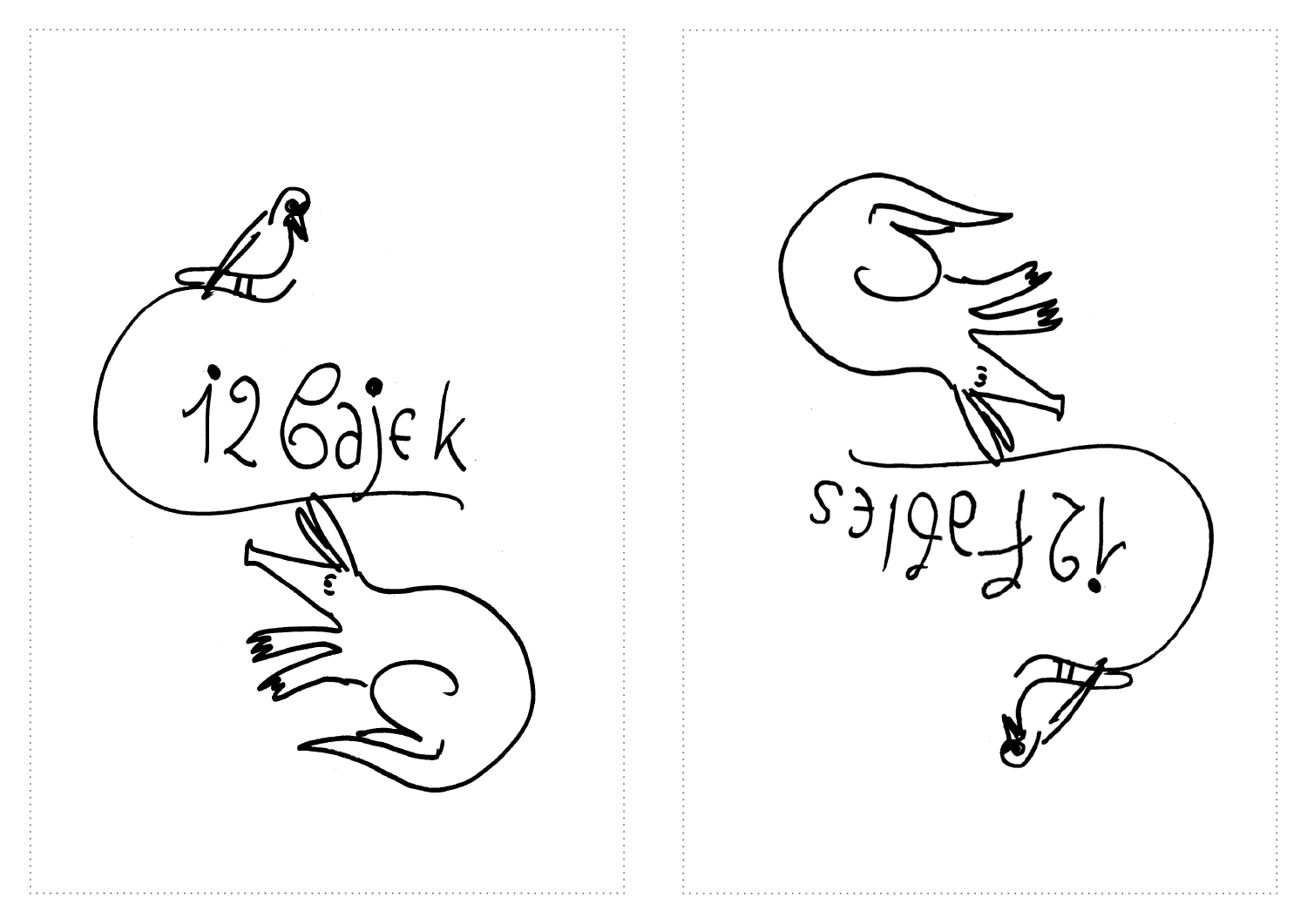

**TARTAROS** 

**Jan Kesadlo** 

**DVANÁCT BAJEK** 

## **TWELVE FABLES**

 $[I]$ 

**Jan Kesadlo** 

**ZORATRAT** 

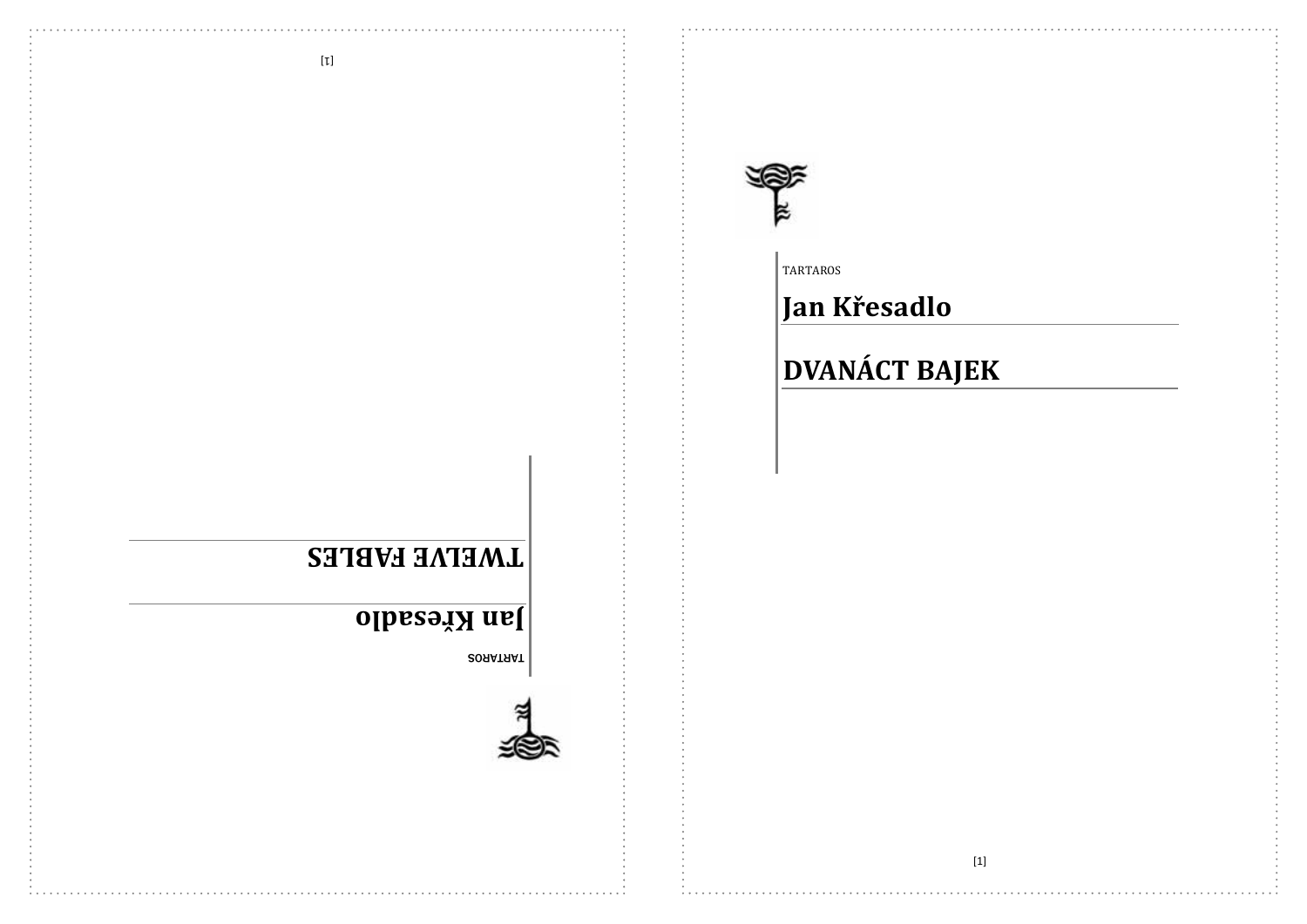Jan Křesadlo DVANÁCT BAJEK - TWELVE FABLES Vydalo nakladatelství Jan Jandourek - Tartaros Proutěná 425, 149 00 Praha 4 tartaros@email.cz www.tartaros.cz Vydání první llustrace Jan Křesadlo © dědicové Překlad © Václav Z.J. Pinkava, 2010 Obálka Václav Z.J. Pinkava s použitím malby Jana Křesadla Grafická úprava a jazyková redakce Václav Z.J. Pinkava Tisk Art D – Grafický ateliér Černý s. r. o. ISBN 978-80-903720-6-1

> Jan K-esadlo DVANÁCT BAJEK - TWELVE FABLES Publisher Jan Jandourek - Tartaros Proutěná 425, 149 00 Praha 4 tartaros@email.cz www.tartaros.cz First Edition Illustrations Jan K-esadlo, © his estate Translation © Václav Z.J. Pinkava, 2010 Cover by Václav Z.J. Pinkava from a painting by Jan K-esadlo Editing, layout and graphic design by Václav Z.J. Pinkava Printed by Art D – Grafický ateliér Cerný s. r. o. ISBN 978-80-903720-6-1

 $[z]$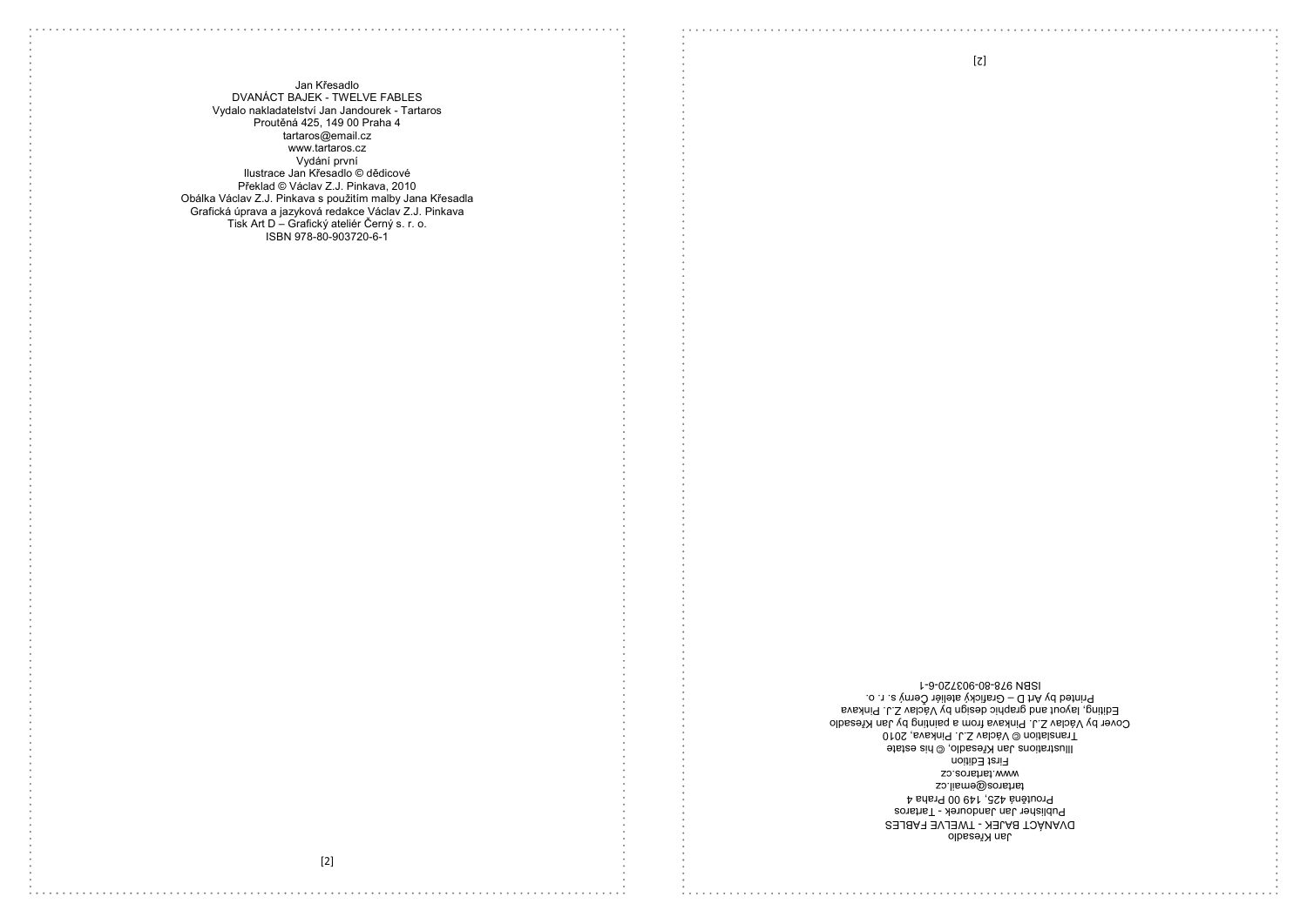## **Jan Kesadlo TWELVE FABLES**

| 12. The Man and the Bedbug                            | [8t]              |
|-------------------------------------------------------|-------------------|
| llinbusM odt bus nsM odT. 11                          | [9t]              |
| 10 The Heron and the Axolotl                          | [5t]              |
| 9. The Shrew and the Owl                              | $[†\tau]$         |
| <b>We Horse and the Shrew</b>                         | $[\epsilon \tau]$ |
| 7. The Aardvark and the Jackdaw                       | $[\tau \tau]$     |
| 4-6. Three shorter fables of popular origin           | [OT]              |
| 3. The Dungbeetle and the Elephant                    | $\lceil 8 \rceil$ |
| 2. The Gorgon, the Lion, the Parasite and the animals | [9]               |
| 1. The Penguins and the Albatross                     | $[\n\downarrow]$  |

| 1. Tučňáci a Albatros                 | $[4]$                                                                                                                                                                                                                                                                                                                                                                                                                                                                                                                                                             |
|---------------------------------------|-------------------------------------------------------------------------------------------------------------------------------------------------------------------------------------------------------------------------------------------------------------------------------------------------------------------------------------------------------------------------------------------------------------------------------------------------------------------------------------------------------------------------------------------------------------------|
| 2. Obluda, Lev, Parasit a zvířata     | $[6] \centering% \includegraphics[width=1.0\textwidth]{figs/fig_4a1.pdf} \includegraphics[width=1.0\textwidth]{figs/fig_4b1.pdf} \includegraphics[width=1.0\textwidth]{figs/fig_4b1.pdf} \includegraphics[width=1.0\textwidth]{figs/fig_4b1.pdf} \includegraphics[width=1.0\textwidth]{figs/fig_4b1.pdf} \includegraphics[width=1.0\textwidth]{figs/fig_4b1.pdf} \includegraphics[width=1.0\textwidth]{figs/fig_4b1.pdf} \includegraphics[width=1.0\textwidth]{figs/fig_4b1.pdf} \includegraphics[width=1.0\textwidth]{figs/fig_4b1.pdf} \includegraphics[width=$ |
| 3. Hovnivár a Slon                    | [8]                                                                                                                                                                                                                                                                                                                                                                                                                                                                                                                                                               |
| 4-6. Tři kratší bajky Lidového původu | [10]                                                                                                                                                                                                                                                                                                                                                                                                                                                                                                                                                              |
| 7. Hrabáč kapský a Kavka              | $[12]$                                                                                                                                                                                                                                                                                                                                                                                                                                                                                                                                                            |
| 8. Kůň a Rejsek                       | [13]                                                                                                                                                                                                                                                                                                                                                                                                                                                                                                                                                              |
| 9. Rejsek a Sova                      | [14]                                                                                                                                                                                                                                                                                                                                                                                                                                                                                                                                                              |
| 10. Volavka a Axolotl                 | $[15]$                                                                                                                                                                                                                                                                                                                                                                                                                                                                                                                                                            |
| 11. Člověk a Pavián                   | $[16]$                                                                                                                                                                                                                                                                                                                                                                                                                                                                                                                                                            |
|                                       |                                                                                                                                                                                                                                                                                                                                                                                                                                                                                                                                                                   |

**12. Člověk a Štěničák branderského kapital (18)** 

## Jan Křesadlo **DVANÁCT BAJEK**

[3]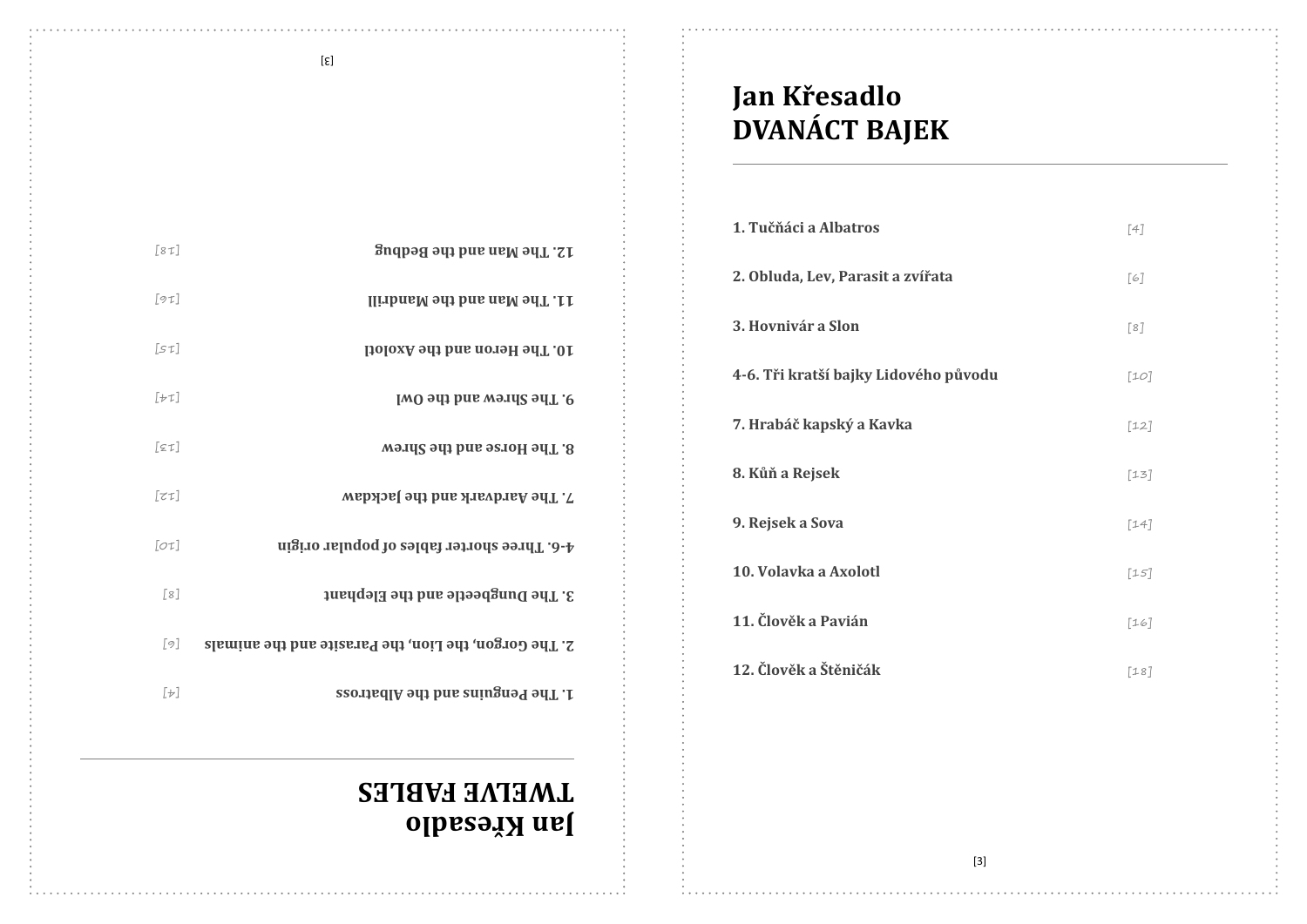| 1. The Penguins and the Albatross |
|-----------------------------------|
|                                   |

The Penguins had a flying contest, where within a deaignated open space, eacu oue monig nauonal) busines apont, flapping his vestigial pair of wings, before a judging panel, erudite which, albeit all ran about much alike, rated their various flappings, and turns more or less strictly, giving marks to each, and so ought with with various with various points. Watching, the **Albatross**, lord of the air surmised he might quite effortlessly win, and to the contest promptly did subscribe. But woe — no sooner had he taken off, and just a few fine ærial loops performed, than they were shouting he might as well stop, having been instantly disqualified, for flying in outmoded dated style, and for conceit unseemely, off-the-ground. *"We Penguins, too, in long-gone ancient times,"*  the doyen of the esteemed panel said, *"did fly about, quite primitively thus, as withessed by our wings' anatomy. But with sophistication over time, seeing as we had to go with the flow, we forswore haughty, lofty airborne pride. Now, unpretentiously we're down-to-earth thus staying in close touch with our true base. Fanfaronades unfounded such as this, with no support under the flyer's feet, deserve contempt, and merit our disdain."*  On hearing this, the Albatross replied: *"Oh go and pull the other one, you clown! That's just your Envy talking, obviously, and that is why you turn things inside out, calling black white, and white black in reverse. Nevertheless, say whatever you like, the fact remains that I can truly fly, while you can only daftly hop about, no matter how much you may call it flight. Objectively, reality itself indicts you for denying simple truth, while I can crap on your head from on high, you down below can do back no such thing, as is empirically evident. And while you can blag on just how you like, many a creature in the Antarctic will raise their gaze and duly feast their eyes upon my flight majestic, elegant, whether you do approve of it or not. And even if they were all to die out, that joy, I say, which I get from my flight, which is denied to you poor footsloggers,*  **1. Tuáci a Albatros** *is my best prize, entirely by itself."* 

**Tučňáci** pořádali soutěž v létání, že totiž na prostranství k tomuto ustanoveném, každý z nich různě pobíhal a poskakoval. mávaje při tom zakrslými křídly. před tváří zasvěcené poroty, jež, ač běhali vlastně všichni stejně, poskoky, obraty a třepetání rozličně přísně posuzovala a udílela za ně různé body. To vida vzduchu pán, pták **Albatros**, domníval se, že snadno zvítězí a přihlásil se také do soutěže. Leč běda – ledva, že se jenom vznesl a provedl pár vzdušných loopingů, již křičeli, že může klidně přestat, protože prý byl diskvalifikován, jelikož létá pouze po staru a též se nepatřičně vzdušným letem chlubí. "Také my, tučňáci, za dávných časů, " prohlásil nestór slavné poroty, *"jsme létali kdys takto primitivn, jak svd-í našich kídel anatomie. Le- -asu postupem a sofistikací, nebo nám bylo nutno plavat s proudem, jsme opustili vzdušnou ješitnost, a létáme teď správně na zemi. spojeni jsouce takto se svou podstatou, a na takové vzdušné fanfarónství pi kterém letec nemá nohy podepené,*  hledíme s posměchem a pouhou pohrdou.<sup>"</sup> Slyše to Albatros mu pravil v odvět: *"Trhni si nohou, mrzký hurvínku! Je jasné, že z tebe mluví pouhá bledá závist, a proto pevracíte všechno na ruby,*  černému řkouce bílé a bílému černé. *Nicméně, ať si říkáte co chcete.* zůstává faktem, že já umím létat. *kdežto vy pouze poskakujete, by byste to i letem nazývali. Le- sama objektivní realita*  vás jasně usvědčuje z nepravdy *protože já ti mohu z výšky kálet na hlavu, leč ta to zdola se mnou nedokážeš, jak svd-í empirická evidence. A a si íkáte co jenom chcete, je ještě mnoho tvorů v Antarktidě kteí se budou kochat pohledem na elegantní mj a majestátní let, a vaše dobrozdání k tomu nepotebují. A i kdyby snad všichni náhle vyhynuli, ta rozkoš, pravím, kterou já mám z letu a kterou, pšáci, vy nikdy nepoznáte, mi sama je nejlepší odměnou."*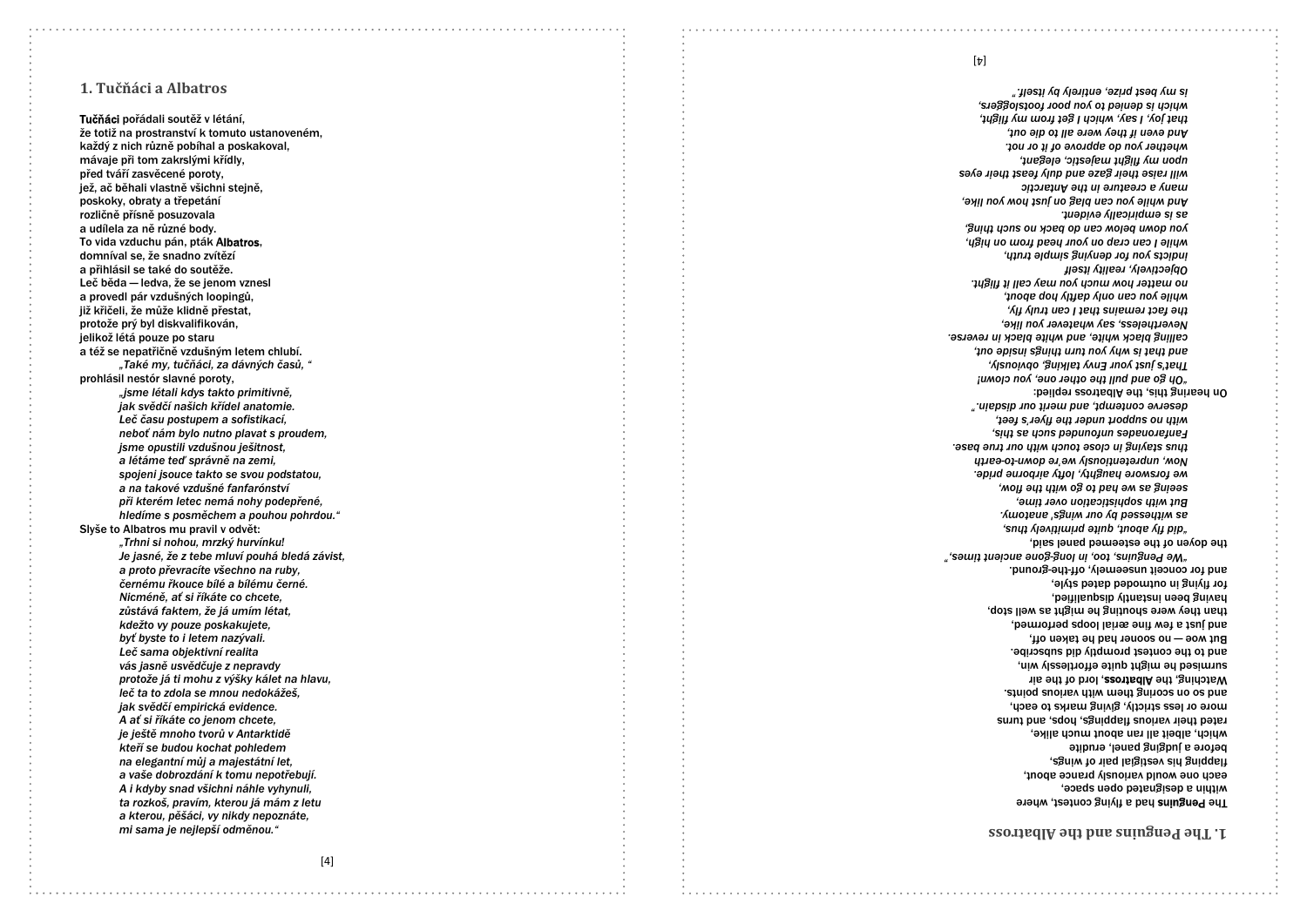Pravil, a dovodiv svou první thesi skutkem, odlétl vzhůru na mohutných křídlech.

. . . . . . . . . . . . . .





*ARGUMENTUM:* 

*Tato bajka komentuje situaci v sou-asné poesii.* 

[5]

*ARGUMENTUM: This fable comments on the state of contemporary poetry.* 





Quoth he, first thesis having extant made, flew me and wighty says is a wingle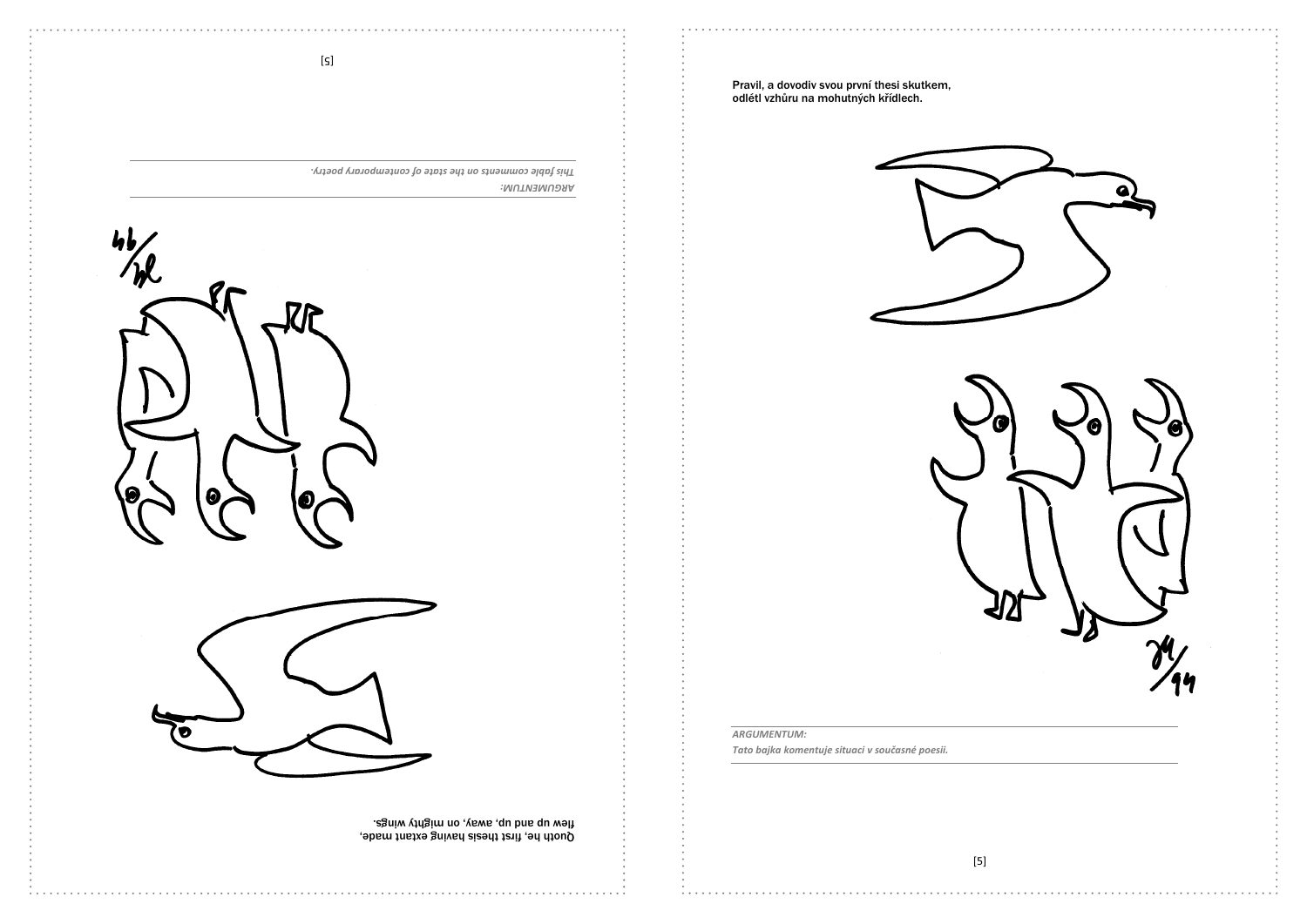### **2. The Gorgon, the Lion, the Parasite and the animals**

libevil **nog100** lumewoq a boow 1st emoa nl which gobbled up the other animals there, and they, in turn, for their part hated her. Nevertheless, the creatures could do nowt, for it was very hard to leave the wood, and whomsoever she'd catch trying to, they'd be the first she would then put to death, on top of which they all had to bow down and praise her goodness and her graciousness. I unas uopod) kunowing drife nitil when, the creatures lived, unhappily, in the wood, allesta a disgusting Parasite, which made its home right in the Gorgon's arse, bloodsucking on the rich and golden seam, sometimes from her arse sticking out its head, praising the Gorgon with loud servile song, evoking in them all but silent rage. But then, the Lion, noble and chivalrous albeit the Gorgon was of greater size, set with the Gorgon in uneven battle, and won, against all probability throttling the freak repulsive by her throat. Ingli and badgen the watched the fight from quite a distance, only passively, now at the Gorgon, dead, rushed in great haste and with their various horns, sharp teeth, and claws perforated postmortal helplessness, roaring with triumph revolutionary. The victors then thought of the Parasite, searching the anus of the cadaver, to find it and to wreak on it revenge. The Parasite was not there to be found, because much earlier, seeing what was up, he'd upped and left the Gorgon's arse for good resettling now under the Lion's tail, wherefrom, gestured at all the animals courewidusly with his tiny claws<sup>,</sup> for none would dare approach the Lion's arse, and so the Parasite was safe once more. Their heckles raised, the angry citizens having at first been quietly muttering, finally, to approach the Lion dared with a petition numble, and reduest, that he might kindly hold still, letting them scrape the Parasite out of his orifice, so they might take vengeance upon it yet. Upon which, their petition having heard, the Lion laughed aloud in his deep voice, and to the delegation thus replied:

**2. Obluda, Lev, Parasit a zvíata** 

V jakémsi lese žila mocná **Obluda**, která tam žrala druhá zvířata, takže jí, ovšem, všechna nenáviděla. Nicméně, nemohli ti tvorové nic dělat, neb z lesa bylo velmi těžko uniknout a koho přistihla, že by se o to snažil, toho by zahubila přednostně, a každý se jí musel ještě klanět a chválit ji za její dobrotu. Tak nikdo neznal dne ni hodiny a všichni tvoři v lese byli nešťastní. až na hnusného na **Parasita**, který se Obludě usadil v prdeli. živil se krví její zlaté žíly

a občas, vystrkuje hlavu z řitě ven, mohutným zpěvem ono monstrum chválil, vzbuzuje u ostatních tajnou zuřivost. Leč šlechetný a ušlechtilý **Lev**, ač mnohem menší nežli Obluda, se s monstrem pustil v zápas nerovný,

zasmál se lvovským hlasem zhluboka,

a takto delegaci odvětil:

a proti očekávání i zvítězil a ohyzdnou tu zrůdu zakousl. Tu zvířata, jež tomu zápasu jen z dáli přihlížela pasivně, se k zabitému monstru hrnula a rohy zuby, drápy rozličné do bezbranného zanořovala a řvala revoluční rozkoší. Pak vítězní ti živočichové, si rozvzpomněli na Parasita a v řiti mrtvolv se šťourali. aby se také jemu pomstili. Parasit ale nebyl k nalezení, protože dávno, vida co se děje. opustil oné zrůdy zadnici a usadil se lvovi pod ocasem a odtud na ostatní zvířata drobnými drápky dělal dlouhý nos. neb nikdo ke lví řiti nemohl a Parasit byl opět v bezpečí. Tu rozezlení zvěří občané zpočátku pouze tiše reptali, však nakonec se odvážili ke Lvu s pokornou peticí a žádostí, aby jim podržel a dovolil vyškrábat Parasita ze řiti. by nad ním mohli pomstu vykonat. Uslyšev Lev tu jejich petici,

[6]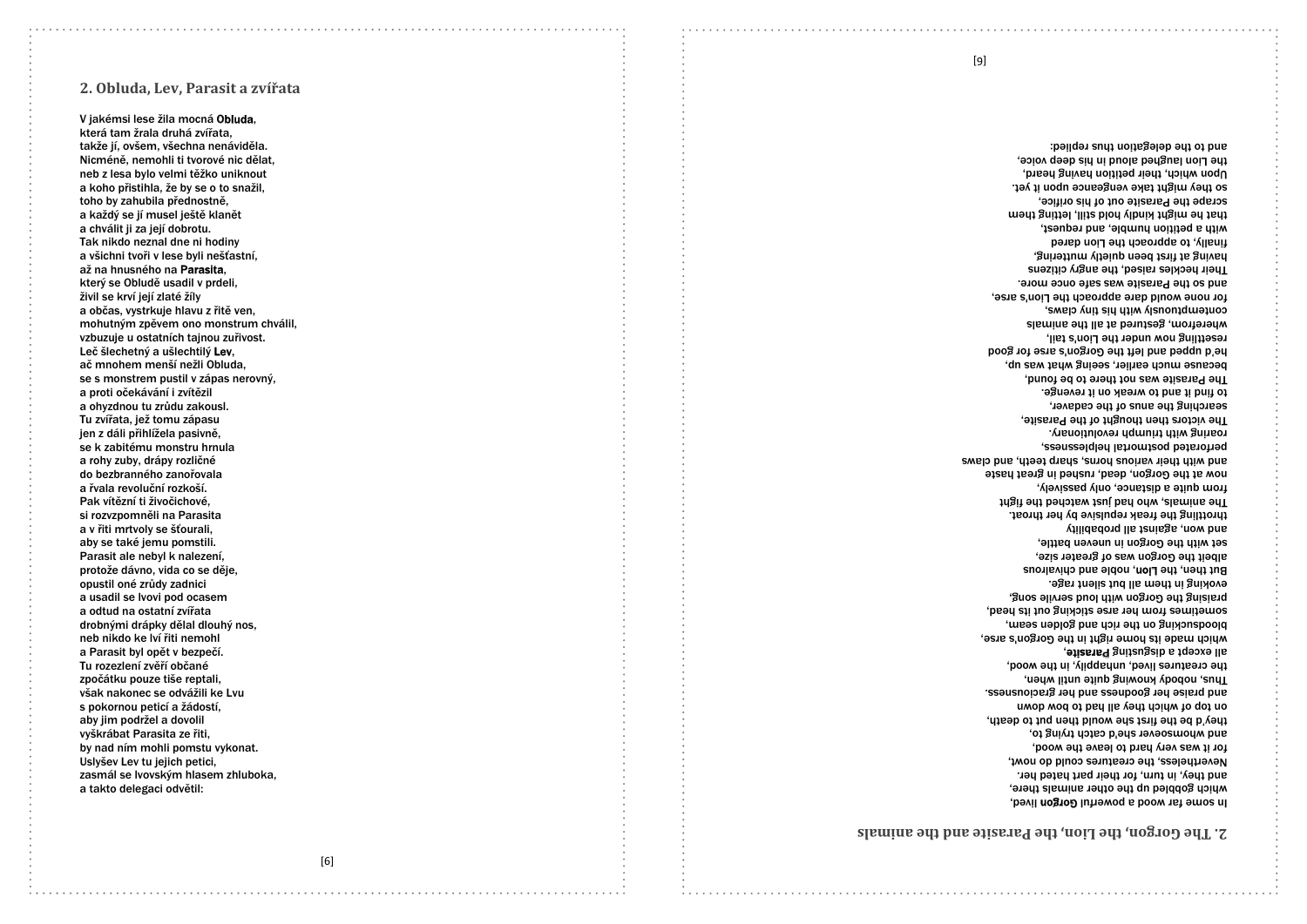(\* PARCERE SUBIECTIS SCIT NOBILIS IRA LEONIS

*ARGUMENTUM:* 

*"Pánové je mi líto, bohužel, leč, jak tu vidíte, jsem pouze lvem a musím jednat podle své povahy, jak íkali již staí ímané latinsky: totiž vznešený hněv lví, že umí přemoženým odpustit, \*) a tak i tomu parasitovi,*  byť, přiznám se, i v řiti svědil mne. Kdybyste byli tehdy přiběhli, *když ml jsem s monstrem zápas nerovný, a pispli mi svojí pomocí, mohli jste parasita zahubit a vzít ho s sebou s onou obludou. Však, protože jste napřed čekali, až jak ten zápas vlastn dopadne, a teprv potom byli bojovní, musím vám íci pouze: bohužel, protože to byl zápas jenom lví a lví je te i rozhodování."* 



 $(k + b)$ Hacere Subiectis Scit Nobilis Ira Leonis

*ARGUMENTUM:* 

*"Gentlemen, sorry, I regret to say, since, as you see, a Lion's what I am, true to my nature I must ever be, and as the ancient Romans used to say in Latin: Noble is The Lion's ire to the defeated being benevolent, \*) so it shall be with this here Parasite, though, I confess, he does make my arse itch. Had you all come to join with me back then, when with the Gorgon I was waging war, and had assisted me with welcome help, that foul Parasite you could have dealt with as you did with the Gorgon, just the same. But, since you played your game of wait-and-see how the dread battle would at last unfold, and only afterward showed will to fight, sorry, too bad, is all I have to say: and as the fight was left up to the Lion so must decisions now be left to him."* 

[7]

Tato bajka se týká některých aspektů současnějšího politického života, jak není těžké poznat.

 $\lceil \angle \rceil$ 

*This fable pertains to some aspects of current political life, as is apparent.*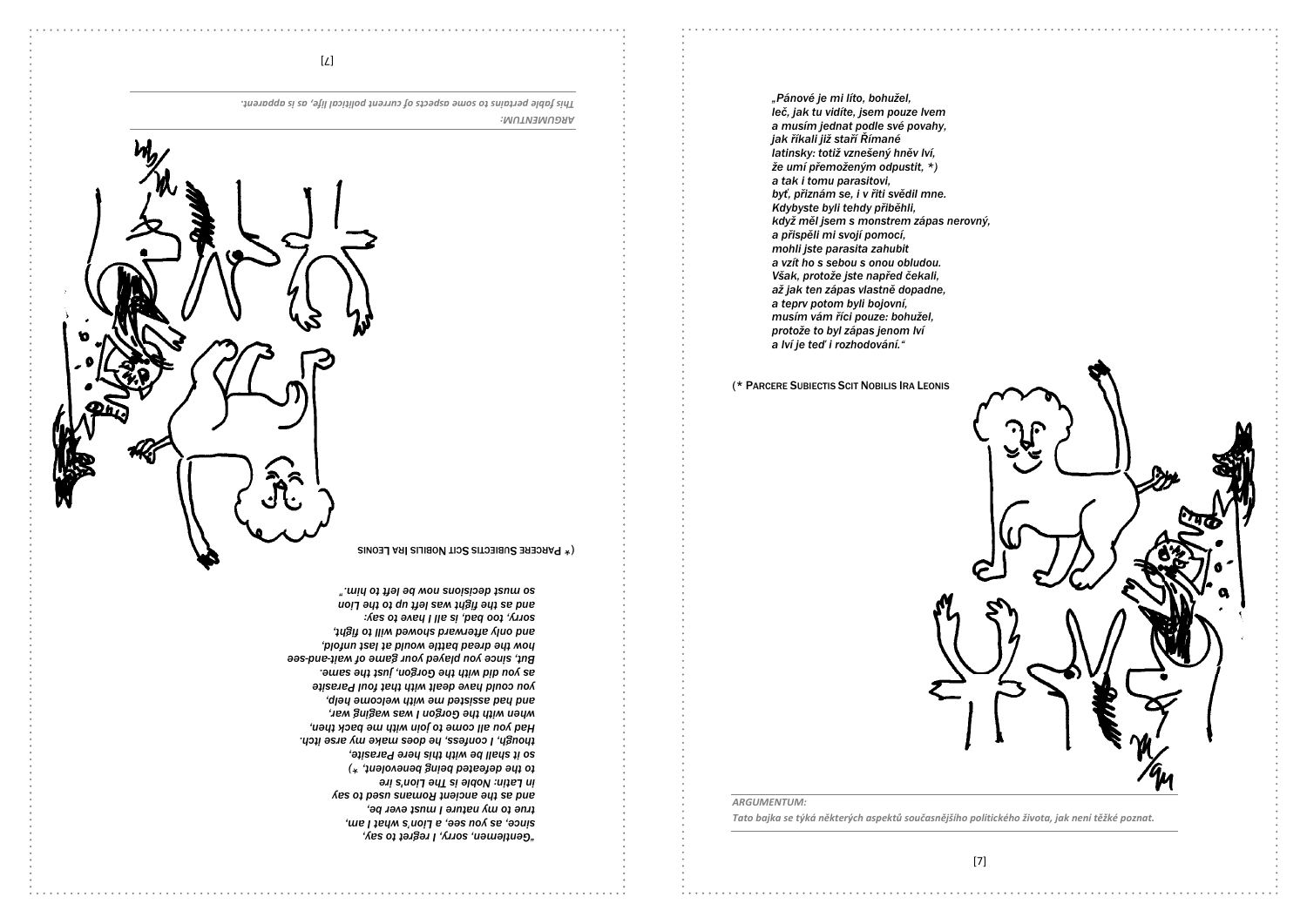### **3. The Dungbeetle and the Elephant**

#### A GEOTRUPES SPECIES Dungbeetle,

a species, mind, some kind of African, decided, to bar from zoology the Elephant, no less: For being too large and too much unlike other animals, as well as evidently being quite a hotchpotch of unoriginal parts, for instance, his column-resembling legs a snake-like trunk of all things, and so forth, such as those ears, like windsails in the breeze, overall unoriginal therefore, however seeming quite the opposite. Whereto some other insect thingummy, **LIXUS BICOLOR**, *LIXUS BICOLOR*, now laughed at the Dungbeetle, saying: "Fool. *The Elephant belongs to MAMMALIA within which to the subclass THERIA then to the infraclass EUTHERIA* 

*therin the order PROBOSCIDEA in the family ELEPHANTIDÆ the African — is genus LOXODONTA species LOXODONTA AFRICANA, and so has his place in zoology, which you can't alter, that's the way it is, just as much as the fact that you eat dung, shat by animals greater than you are,* 



*ARGUMENTUM:* 

*This fable relates to a certain literary critic, whom I shall not name, lest his name be thus enshrined.* 



*Tato bajka se týká jistého Literárního kritika, jehož však nebudu jmenovat, abych mu nezajistil trvalejšího jména.* 

[8]



*ARGUMENTUM:* 

se rozhodl, že do zoologie nepustí **Slona**: Neb je příliš velký a žádným jiným zvířatům se nepodobá, a při tom zároveň lze dovodit, že sestává jen z nepůvodních částí, napíklad, že má nohy jako sloupy a chobot jako hada, a tak dále, například uši jako lodní plachty, takže je vlastně zcela neoriginální. byť zdálo by se právě naopak. Leč jakýs jiný hmyzí pišišvor, řekněme třeba LIXUS BICOLOR, se Hovniváru vysmál, pravě: "Vole. Slon přece patří mezi MAMMALIA a uvnitř do subtřídy THERIA *a pak do infratídy EUTHERIA a uvnit té do ádu PROBOSCIDEA a do -eledi ELEPHANTIDÆ a — africký — do rodu LOXODONTA do druhu LOXODONTA AFRICANA, a tudíž jasn do zoologie,*  s čímž nehneš, neb to přírodní je řád, *tak jako s tím, že sám živíš se lejnem,*  co vykadí zvířata nad tě větší. *mezi nž, ovšem, patí taky Slon."* 

#### **3. Hovnivár a Slon**

Hovnivár, *GEOTRUPES SPECIES*, species ovšem ňáká africká,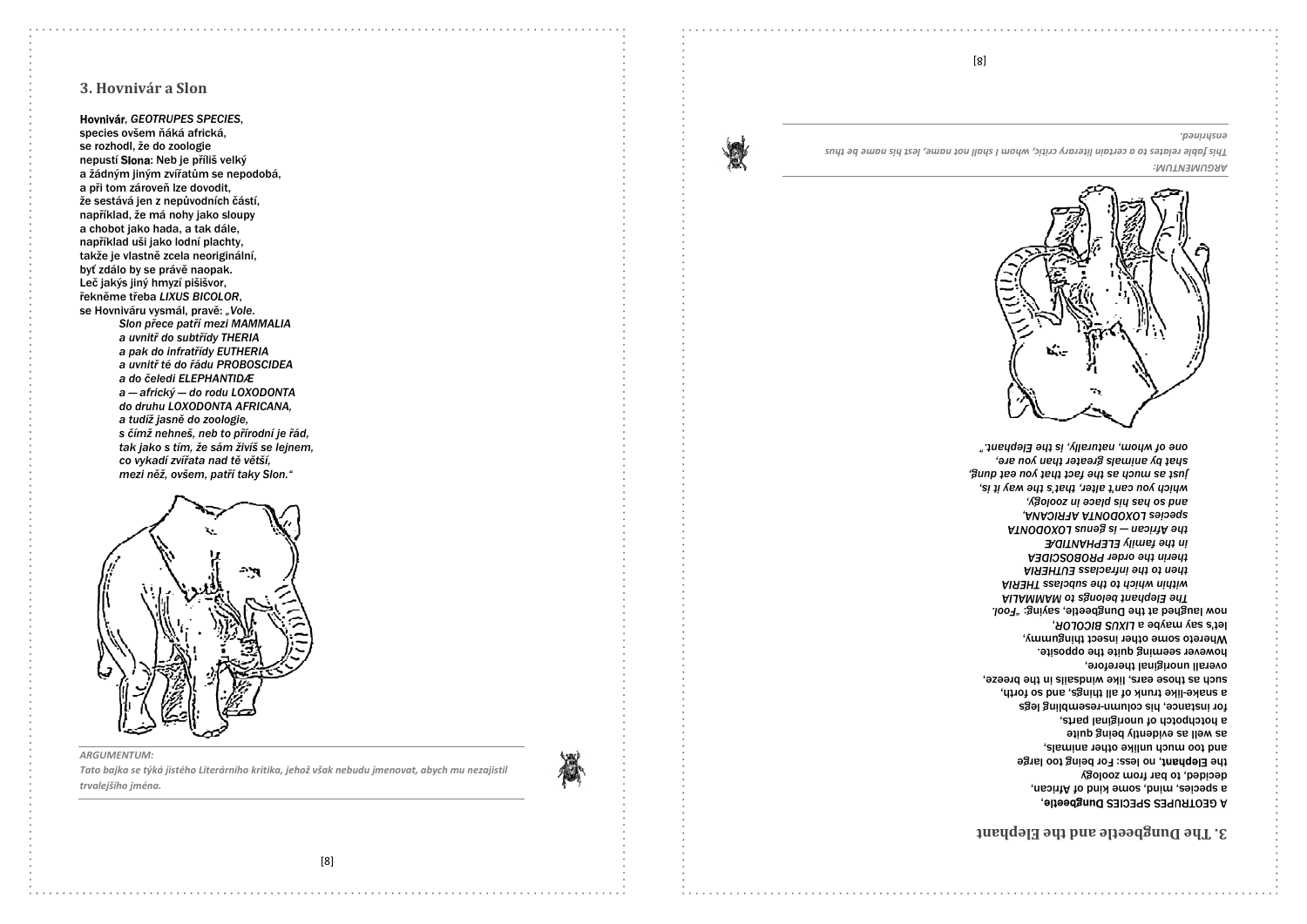

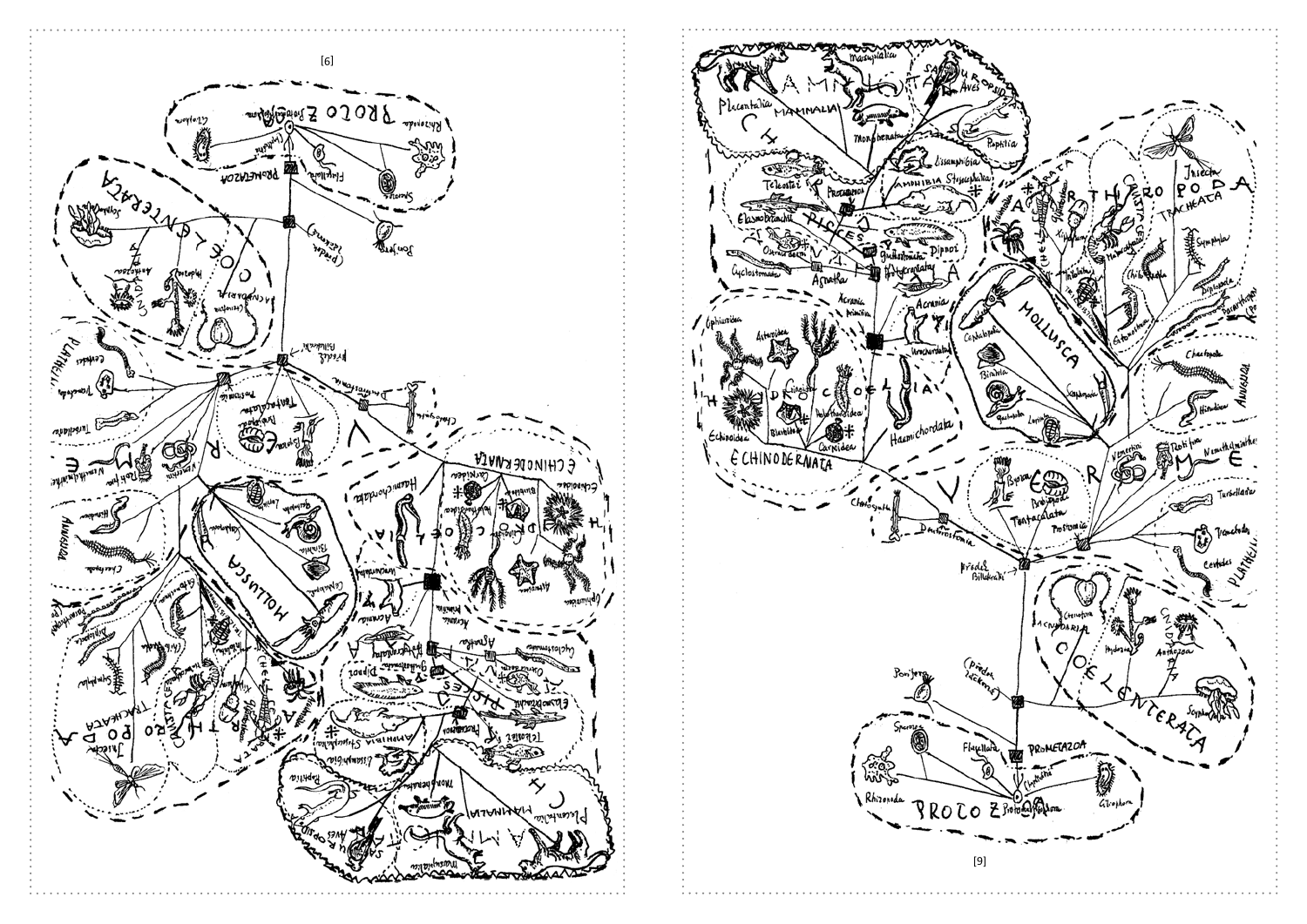*that I'll give you short shrift, so take that, mate?!"* 

#### **I.**

#### The Eastern Quoli DASYURUS VIVERRINUS / a marten- or cat-like marsupial / did once chase a **Musky Rat-kangaroo**, Which, HYPSIPRIMINDODOM MOSCHATUS is a small animal of sewer-rat size. Mueu ue use singur cangur nb miru uia his his pre quite suddenly the Quoll tripped in a trap which by the will Ozies had been set. *Hitle kangaroo HYPSIPRIMMODON* seeing this, swittly went back to the Quoll and, approaching him duly from the rear, rape perpetrated on the helpless one since either it had been a female Quoll,

or indeed since the kangaroo was gay and adding boastfully he squeaked thereto: *"Haven't I been telling you all along,* 

#### **II.**

#### A MACROSCELIDES PROBOSCIDEUS otherwise as the Round-eared Sengl known or as the **Elephant Shrew** more commonly, though 'The Short-eared ...', would be more accurate, elephant-named for his long mobile snout, other fiell in love lithe a long-Elephant<br>otherwise more like a long-legged mouse, fussed over her and vainly courted her while she paid him no attention at all of his existence seemingly unaware. This made the Sengi quite beside himself, resolving his desire to quench by force. Having climbed np the She-Flebhand ieg he set about to have his way with her, much to her blissilu ignorance of the fact since the Sengi is a tiny animal. At that very same moment a wasp flew by, and stung the She-Elephant on the trunk, making her shriek out wretchedly with pain. To which the Sengi boastfully declared:

*"You see, you see now, how I make you squeal!"* 

#### **4-6. Ti kratší bajky Lidového pvodu**

### **I.**

**II.** 

**Slakol tečkovaný** DASYURUS VIVERRINUS  $\hspace{0.1mm}$   $\hspace{0.1mm}$  což jakás vačnatá je kuna aneb koč Klokana pronásledoval kdys pižmového, kterýžto *HYPSIPRIMNODON MOSCHATUS* je drobné zvíře zvící potkana. Však když už kořist téměř dosahoval. chytil se Šlakol náhle do želez, jež nastražili bodří Australané. Klokánek *HYPSIPRIMNODON* to vida se rychle nazpět k Šlakolovi vrátil a, přitočiv se k němu odzadu, vykonal na bezbranném soulož násilnou buď, že ten Šlakol byla samice. anebo naopak ten Klokánek byl gay a pravil chlubně hláskem pisklavým: *"Copak jsem ti už dávno neíkal, že se s tebou srát dlouho nebudu?!"* 

*MACROSCELIDES PROBOSCIDEUS* presslovským jménem **Bércoun africký** a po anglicku **The Elephant Shrew,** což po česku je asi "sloní rejsek" neboť má dlouhý pohyblivý rypák ač jinak podobá se dlouhonohé myši, se kdysi zamiloval do **Slonice** a všelijak jí různě nadbíhal, ale ta si ho vůbec nevšímala a zřejmě nebrala ho vůbec na vědomí. Tu rozzuřil se Bércoun africký, a chtěl se domoci své touhy násilím. Vylezl tudíž vzadu po noze a začal se Slonicí mít svou vůli, což tato ani nepozorovala

neb Bércoun africký je velmi malé zvíe. Tu stalo se, že kolem létla vosa a bodla Slonici tu do rypáku, až Slonice zařvala bolestí. Tu chlubně pravil Bércoun africký:

"No vidíš, to ti dávám, že už křičíš!"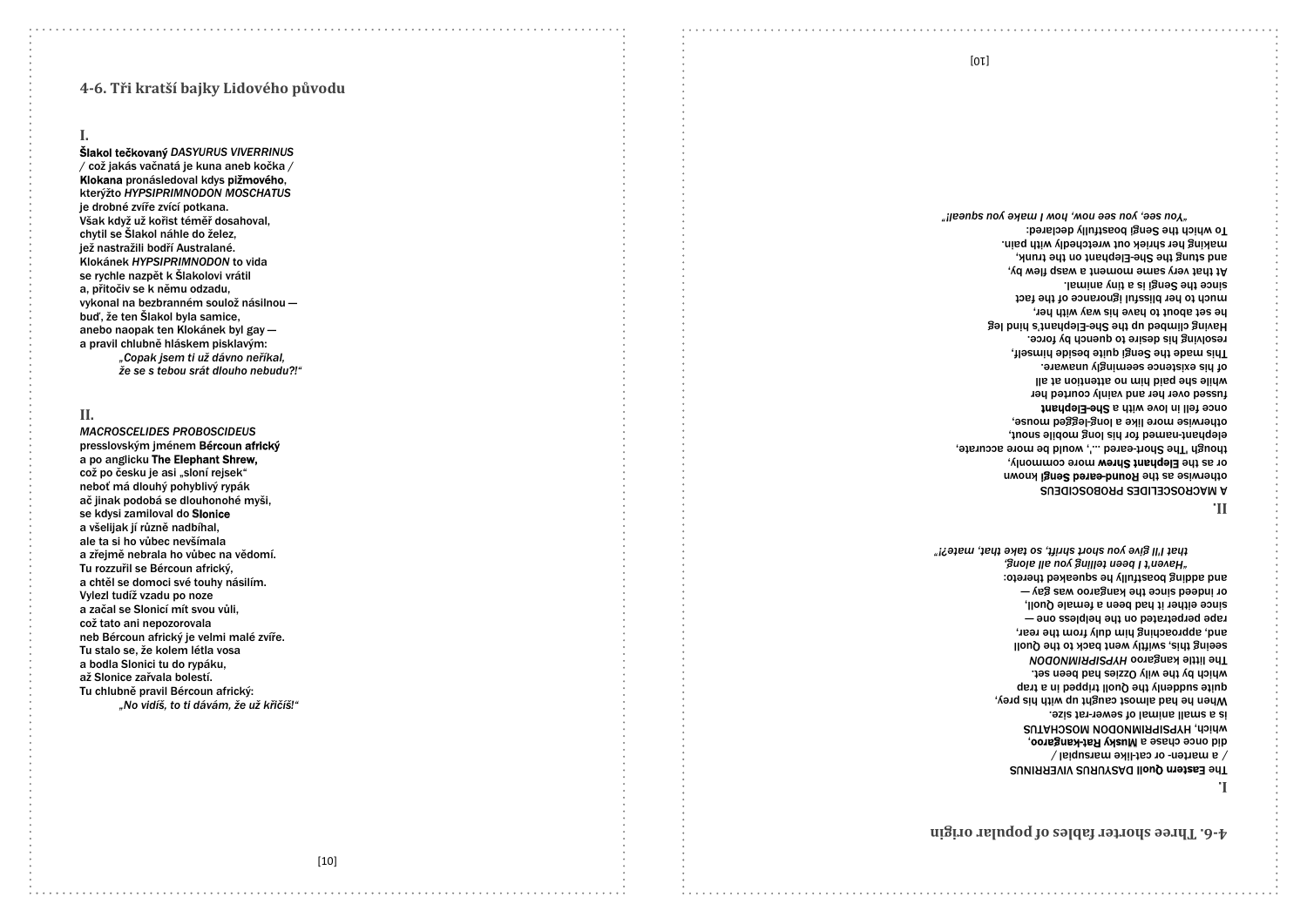

*misjudge events and circumstances.* 

*ARGUMENTUM These fables are aimed at those who overrate their strength, ability or importance, and so* 

**III. The Moa PACHYORNIS ELEPHANTOPUS,** while still alive back in New Zealand, some kind of **Kiwi**, APTERYX SPECIES met. Thus spake the Moa to the Kiwi bird: *"Heh, Kiwi, look, you see how big I am, and you are so tiny compared to me!"*  The Kiwi replied to the Moa bird: *"Well, as you know — last year I was unwell!"* 

 $\sim$   $\sim$   $\sim$   $\sim$ 

#### **III.**

Pták Moa PACHYORNIS ELEPHANTOPUS, na Novém Zélandě, když ještě živ byl, potkal, Kiviho jakéhos *APTERYX SPECIES*. Tu pravil ten pták Moa Kivimu: *"Hé, Kivi, hele, jak jsem veliký, a ty jsi proti mně tak maličký!"* Tu pravil v odvět Kivi Moovi: *"No ale — já byl loni nemocný!"* 

#### *ARGUMENTUM*

Tyto tři bajky jsou zaměřeny proti těm, kdož přeceňují své síly, schopnosti a význam, a proto *chybn chápou události a okolnosti.* 

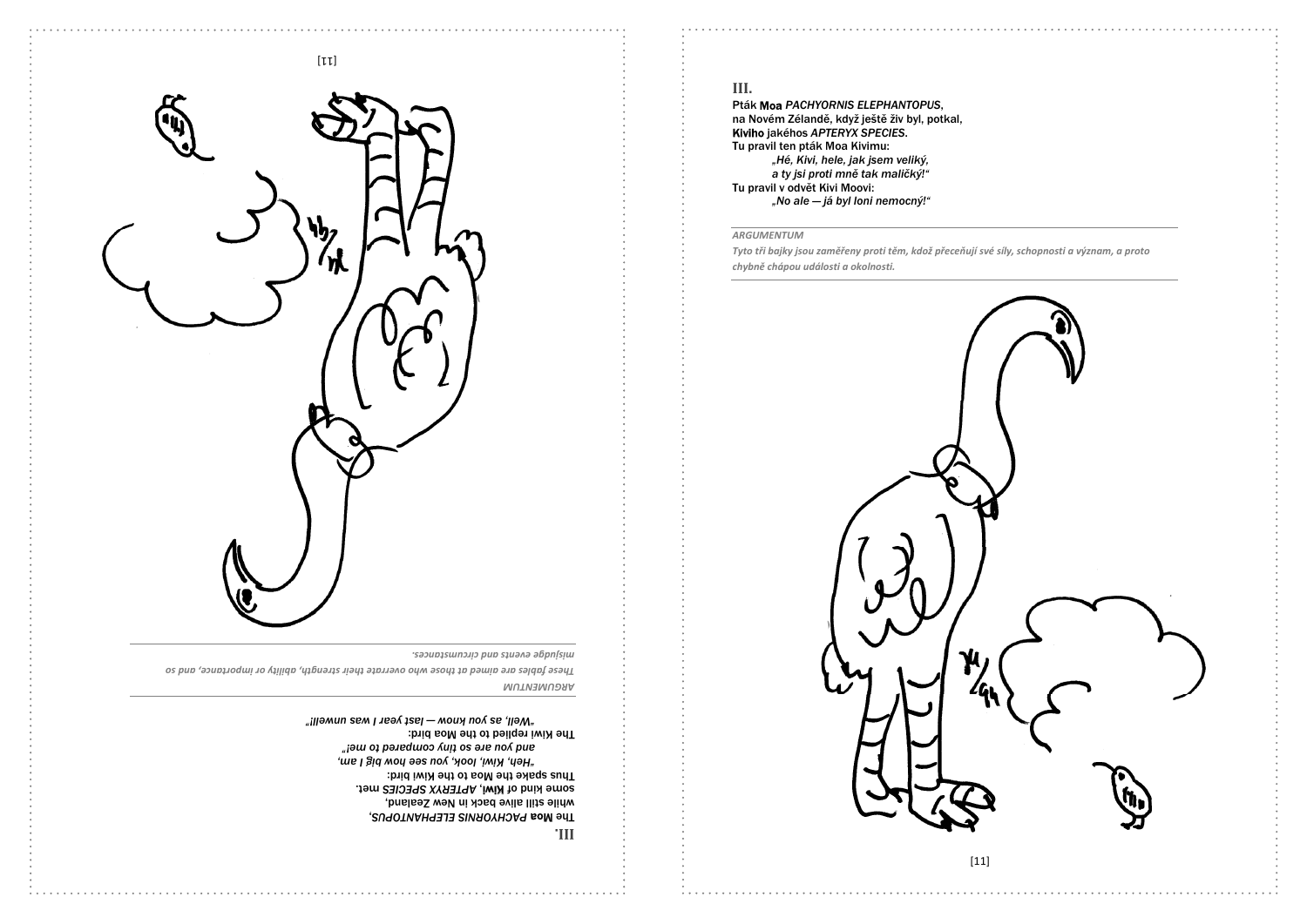#### **7. The Aardvark and the Jackdaw**



**The Jackdaw**, i.e. CORVUS MONEDULA once flew off to the park zoological. In the appropriate enclosure therein he watched a curious animal stroll about **ATTICAN ABTOVATK, URYCTERUPUS AFER.** Being quite stunned by the Orycteropus, having no inkling just what it might be, and never ever having heard of it, or of its being just one-of-a-kind of the weird Order TUBULIDENTATA, and unable to read the little sign, contused, the Monedula called: "**Ayvay!**" *"This animal must clearly be a pig, with its particularly piglike snout and practically wholly hairless body. But compared to a proper normal pig it seems a less-than-perfect specimen, with its long earlobes, rather like a hare and long tail, almost like a kangaroo, and as for the legs of this animal, disfigured by their disproportionate claws, they simply do not stand comparison with the elegant trotter of a pig. One might also reproach the said creature for insufficient tell-tale smelliness of every other self-respecting pig, the American Peccary as well. So, while being a common enough pig, it is not fully porcine-compliant and is thus a misfit of lower rank."*  Thus did the Jackdaw bird of little brain fail to detect the Aardvark of the Cape,

ill-educated cheek having thus shown, took off again, flew off to caw elsewhere, without suspecting his stupidity.

#### *ARGUMENTUM:*

*This fable is aimed at today's cheeky, ill-educated youth, pronouncing stupid apodictic judgements on things they don't understand at all.* 

 $[7I]$ 

**7. Hrabá kapský a Kavka** 



Pták **Kavka** čili CORVUS MONEDULA zaletěl kdys do zoologické zahrady, kde spatřil ve příslušné ohrádce, že prohání se prapodivné zvíe, což byl *ORYCTEROPUS AFER* čili **Hrabáč kapský**. A z Orycteropoda byl jak jelen, neb netušil, co by to mohlo být, protože o něm nikdy neslyšel, jakožto o jediném představiteli zvláštního řádu **TUBULIDENTATA**, a tabulku si přečíst neuměl. Tu zvolal Monedula zmateně: "Aj vaj! *To zvíe zde je zejm jakés prase, neboť má rypák trochu jako prasečí a po tle je rovnž tém holé. Však ve srovnání s ádným prasetem*  se ovšem jeví méně dokonalým, *nebo má dlouhé uši jako zajíc a dlouhý ocas skoro jako klokan, a také nohy toho zvíete, jež hyzdí nepatřičně velké drápy, se ovšem vbec srovnat nedají s elegantním paznehtem prasátka. Též možno tomu tvoru vy-ísti, že vbec dostate-n nesmrdí tak jako každé své cti dbalé prase,*  či americká svině Pekarí. *Tak, a-koliv je pouze bžným prasetem, poádné praseckosti ani nedosahuje a tudíž je tvor nižšího ádu."*  Tak pták ten Kavka, ve své blbosti kapského nerozeznal Hrabáče, a prokázav tak drzou nevzdělanost. odletěl opět krákat někam jinam, nejsa si blbosti své avšak ani vědom.



*Tato bajka je zaměřena proti dnešní drzé, polovzdělané mládeži, která pronáší hloupé apodiktické soudy o vcech, kterým vbec nerozumí.*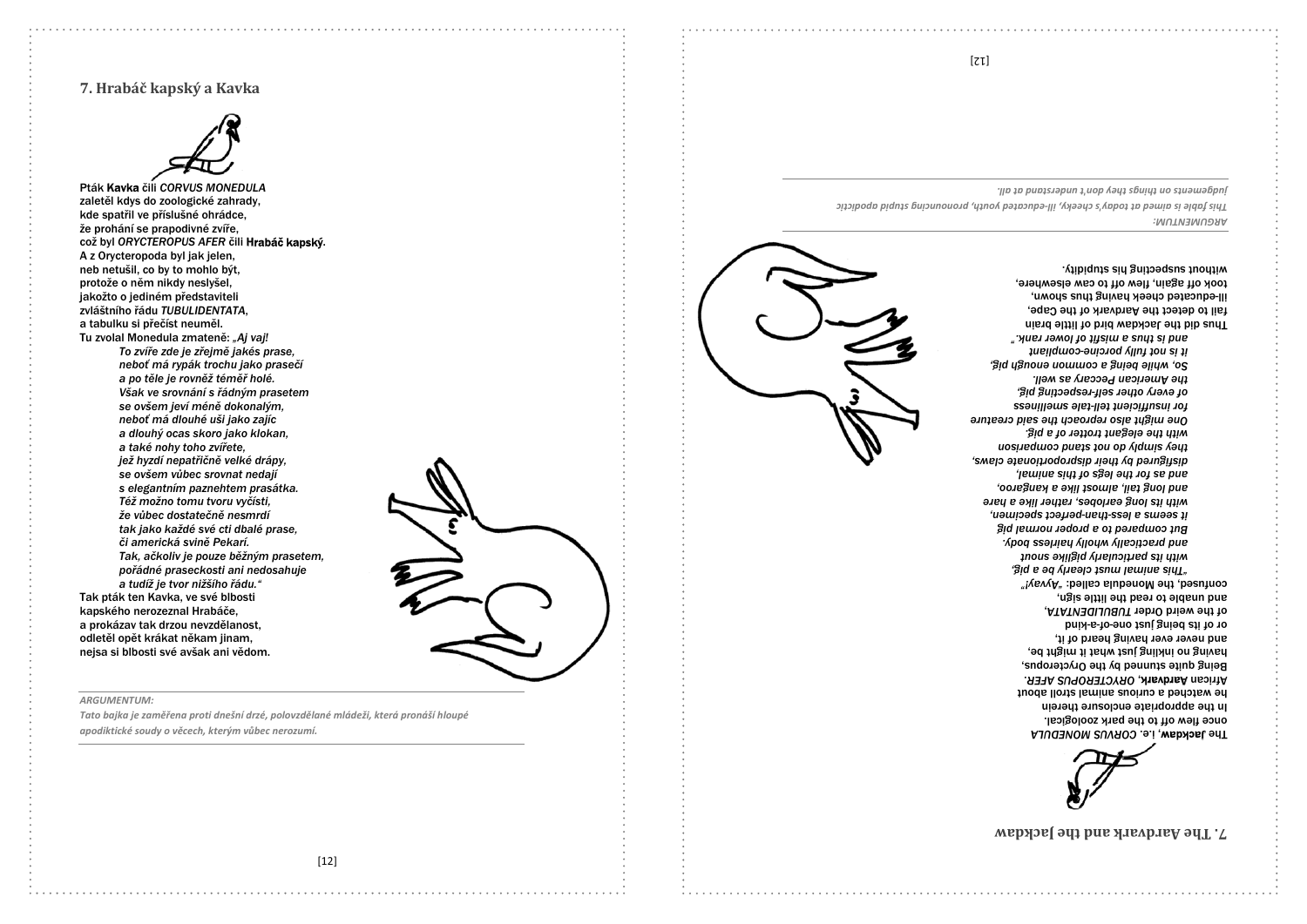### **8. K a Rejsek**

Kůň, uvázaný k žlabu ve stáji se chlubil maličkému **Rejskovi**: *"Hle, jak jsem daleko to dopracoval, že stal jsem se tak velkým zvíetem,*  úpornou pílí četných generací, *a to z velice skromných začátků, neboť můj pradědeček EOHIPPUS, byl všeho všudy jenom zvící kočky,* však pilně pracoval a snažil se,  $\check{z}$ e jeho potomek, kůň OROHIPPUS, *byl velký už jak asi menší pes,*  byť by byl ovšem ztratil jeden z prstů, *a MESOHIPPUS, pouze típrstý, ten už byl velký jako asi koza, a tak to pořád pokračovalo, až PLIOHIPPUS byl už jako poník a ml jen prostední prst, jako já,*  recentní kůň. EQUUS CABALLUS *kteroužto historii jsem ponkud zkrátil, neb podrobnosti nejsou dležité,*  však podstatná je věci morálka:  $\check{z}$ e totiž soustředěná podnikavá snaha přivodí růst a prosperitu zvěři, *kdežto ty, Rejsku, neboť na nic nedbáš, jsi vícemén v jednom tahu stejný, jako tvá první známá fosilie, a nezvtšil ses ani o kousek."*  Tomu odpověděl Rejsek SOREX: "Toť věru koňská úvaha a rozum! *Jsi sice velký, značně mohutný, však uvázán jsi k žlabu na ohav a ve dne musíš tžce pracovat,*  zatímco já si dělám to, co chci. **Tak snaha úporná tě spoutala** a zbavila tě zcela svobody."

*ARGUMENTUM:* 

Tato bajka vyjadřuje rub podnikatelských snah, že totiž podnikatel, byť úspěšný, potom neví kde *mu hlava stojí a je permanentně zapřažen.* 

 $[5]$ 

*ARGUMENTUM: This fable expresses the rub of entrepreneurial effort, in that an entrepreneur, however successful, no longer has a moment's peace, and is permanently in harness.* 

> A stabled Horse, there tethered to his rough boastfully lectured at the little Shrew: *"You see how far already I have come, reaching a goodly size of animal, through generations of tenacious strife, and from beginnings very humble, too, because my EOHIPPUS grandfather was after all just the size of a cat, but his hard work, and struggle diligent meant that his offspring, the OROHIPPUS, grew up to be the size of a small dog, while in the process, losing just one toe and MESOHIPPUS, being now three-toed, grew up to match a goat in terms of size, and so it went, continuing on and on, til PLIOHIPPUS got to pony-size, and had just the one middle toe, like me, the horse most recent, EQUUS CABALLUS but I have pruned the family tree somewhat, the details being unimportant, since the lesson and the moral is the key: that concentrated entrepreneurial work makes prosperous creature comforts, leads to growth whereas you, Shrew, so heedless as you are, have remained meanwhile pretty much the same, as your very first fossil known, unearthed, not having grown meanwhile the slightest bit."*  To which the genus SOREX Shrew replied: *"What equine wisdom, cogitation speaks! Indeed you are substantial, yes, quite big, but quite unseemly there, tied to the trough you have to slog hard each and every day, whereas I do just what and how I please. Thus strenuous effort's got you all tied up, and of all freedom wholly now deprived."*

#### **8. The Horse and the Shrew**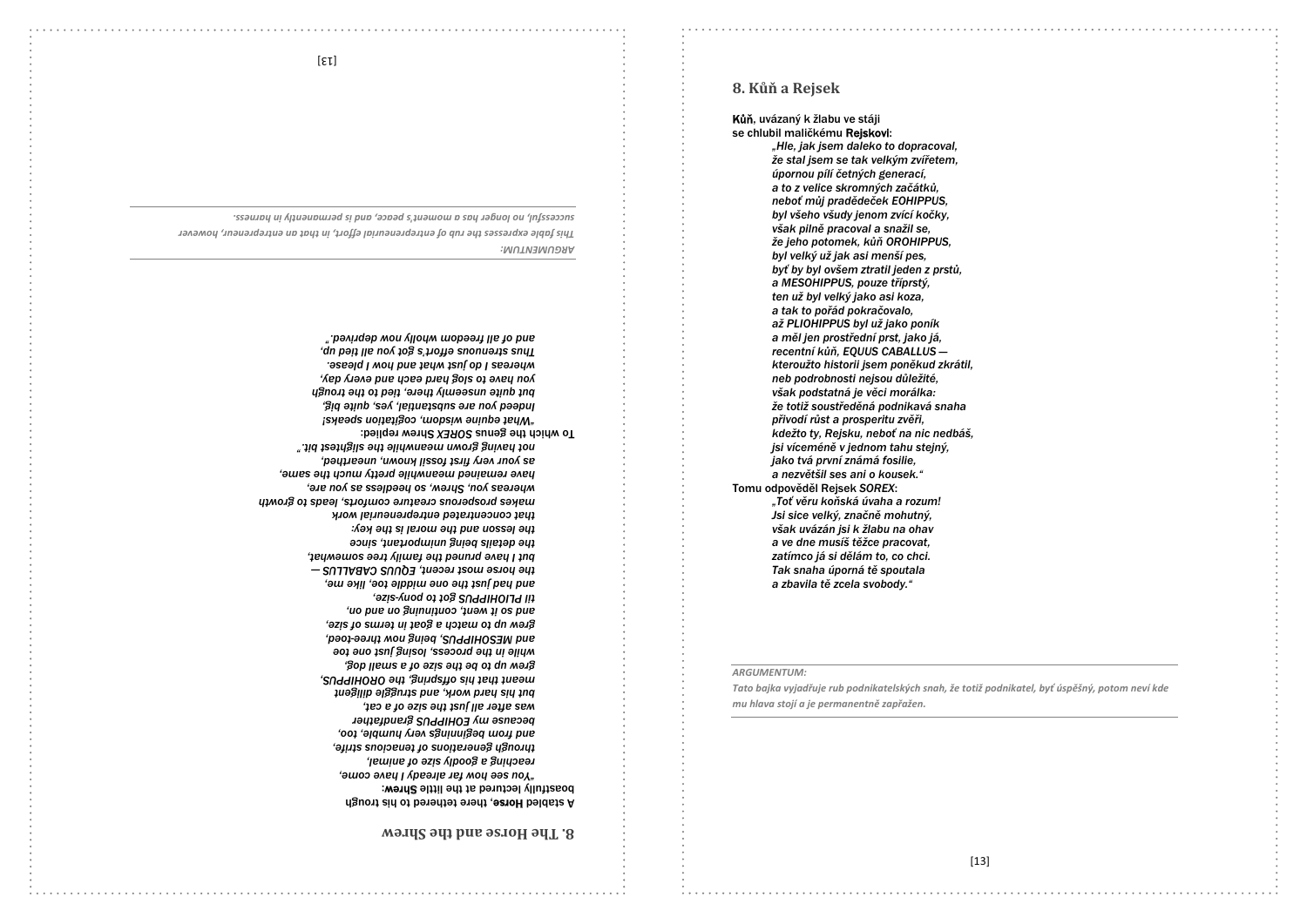

But no sooner had the Shrew done his speech **b** badoows A81A OTYT , nwO msa s ns h down from a rafter, inaudibly swift, and put an end to all his idle talk. On seeing this, the Horse spake up once more: *"Much as I might be tethered to the trough, obliged to work hard all through every day, it still has many marked advantages that I have outgrown other creatures, for I am less prone to be gobbled up than is some lesser, smaller animal."* 



*ARGUMENTUM: I have added this supplement in supplication to my mainstay publisher Dr IŽ.* 

*ARGUMENTUM:* 

*Tento dodatek jsem přidal, aby se snad nepohněval můj kmenový nakladatel Dr IŽ.* 

[14]

Však jedva skončil **Rejsek** výpověď když Sova pálená tu, *TYTO ALBA* se na něj snesla z trámu neslyšně a učinila konec jeho řečem. A Kůň to vida, opět hovořil: *"A-koliv uvázán jsem u žlabu, a ve dne musím tvrd pracovat,*  přece to má své značné výhody, *že nad jiné jsem tvory vyrostl,* 

*nebo mne hned tak nkdo nesežere* 

tak jako pouhé zvíře maličké."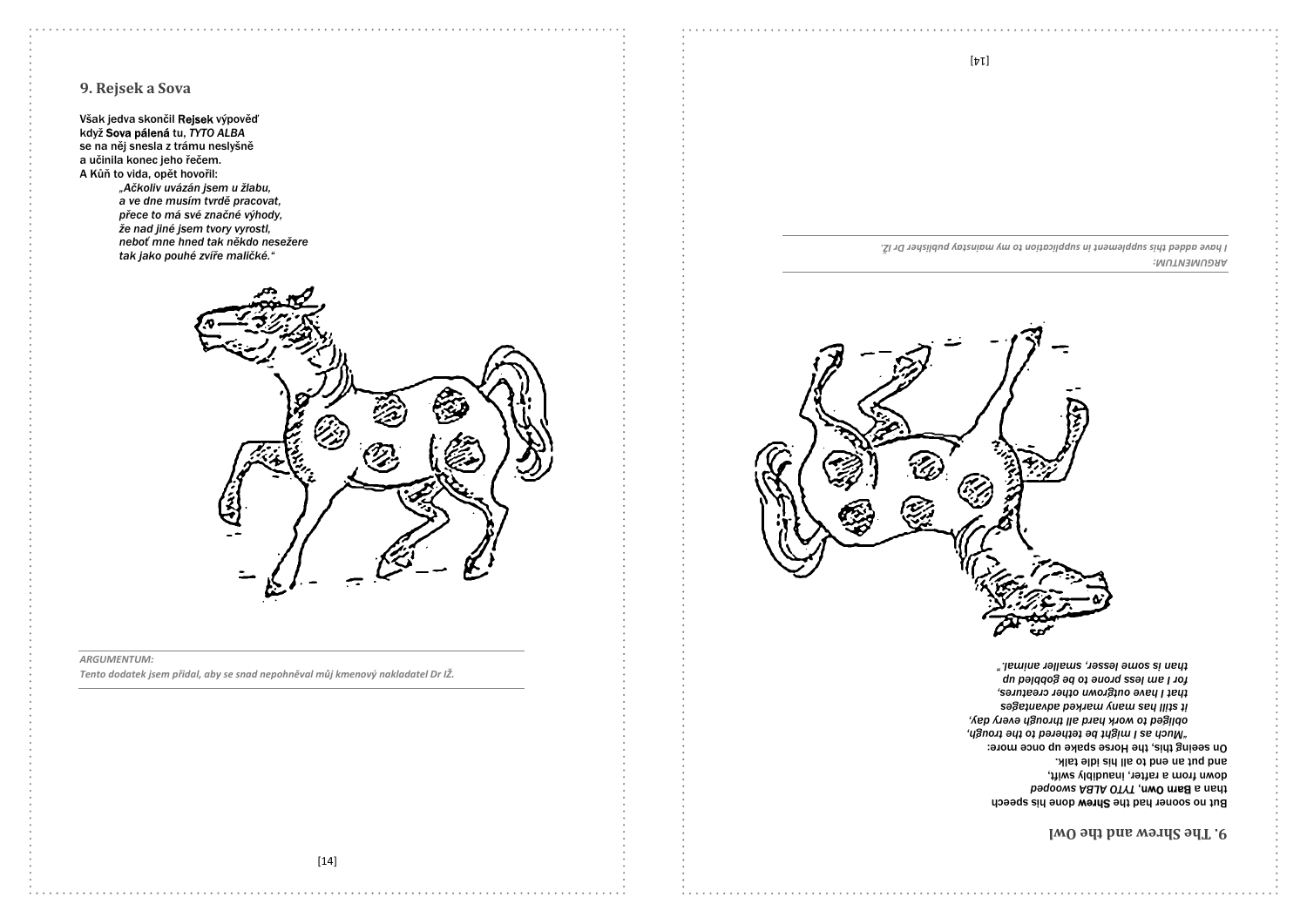**10. Volavka a Axolotl** 

V jakési louži kdesi v Mexiku, jež byla dočasná a měla brzy vyschnout, se v hojné míe vyskytovali mlokové AMBLYSTOMA MEXICANUM po česku: **Axoloti mexický**. A protože tam měli málo žrádla, uchýlili se ke kanibalismu a jedni Axolotli žrali druhé, a kteří žrali víc, víc vyrostli, a mohli lépe požírat ty menší, jak krutý přírodní vždy káže řád. *COCHLEARIUS COCHLEARIUS*, což jedna mexická je Volavka, se ale u té louže usadil a začal na potravu lovit Axolotly. A ovšem nejdřív pochytal ty větší, z čehož se oni malí radovali, však jakmile byl velké vychytal, pustil se pták ten vodní do menších a vzápětí tu louži vybílil. Tu pravil jeden z mloků posledních:

*"Když objevil se COCHLEARIUS a za-al velké ony mloky lovit, myslil jsem, že je áká spravedlnost však nyní vidím, že tomu tak není, neb dív nás žrali pouze velcí mloci, však te nás žere taky Volavka, a to, že sežrala už mloky vtší, je pouze velmi slabá útěcha, neb te už žraní týká se i nás."* 

#### *ARGUMENTUM:*

a/ Chudej člověk je vždycky bit.

b/ Nespoléhej na osvoboditele, protože ten se pak často obrátí proti tobě.

 $[5]$ 

*a/ The poor guy always gets beaten. b/ Don't put your hopes in your liberator, because he often turns against you later.* 

*ARGUMENTUM:* 



In some bngpe; somewhere in Mexico, non-permanent, destined to dry up soon, was an abundance of inhabitant of AMBLYSTOMA MEXICANUM newts else as the Mexican Axoloti known. Since they were seriously short of food, tus awittly turned to cannibalism whereby some Axolotls others ate, and those who ate more, even bigger grew, and so could better eat the smaller ones, as nature's cruel way of things dictates. COCHLEARIUS COCHLEARIUS, being a Mexican of Heron type near the said puddle took up residence and hunted the Axolotl for food. Whence he began by eating big ones first, much to the great delight of smaller ones, but after having caught all the big ones, the bird set about catching the smaller, too, and soon, practically cleared the puddle out. Then spake one of the last remaining newts: *"Back when the COCHLEARIUS first appeared and started to pick out the larger ones, I thought there was some kind of justice yet, but now I see that there is no such thing, because whereas then we were just newts' prey now the Heron is also eating us and the large ones having been eaten first is only very cold comfort indeed, now that we are again the food of choice."* 

**10. The Heron and the Axolotl**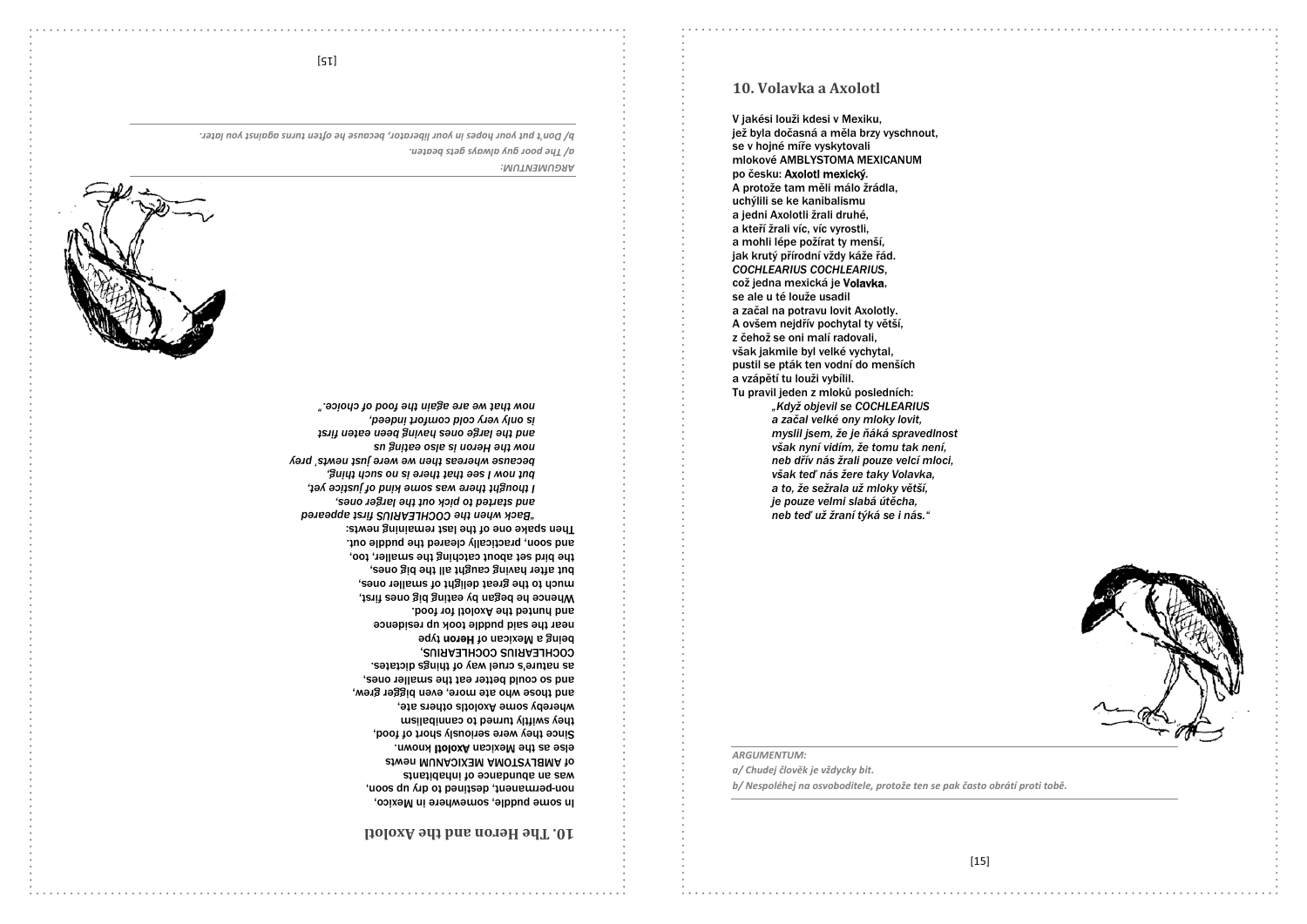*tendencies and let rational decisionmaking prevail.* 

*ARGUMENTUM: All the base characteristics of human society arise from broadly speaking animal, more specifically primate instincts. A civilised person is duty-bound to recognise and supress such* 

> And the Mandrill, hereby fabled to speak, explained the matter promptly to the Man: *"It is simply a question of so-called relevant eliciting stimuli as we learn from the Ethology field and its gurus, Tinbergen and Lorenz: For we Baboons, as you may perhaps know, do belong to quite aggressive primates and to keep us from killing each other we have our own appeasement ritual, whereby the Baboon who loses a fight, back to the winner turns, presents his arse, thus indicating he is a mate of his, obliging and ready to give pleasures. To which end, genial evolution has endowed us with a bright red backside, thus mimicking the œstral tumescence of females in reproductive season, which the victor looks on with great gusto and his heart is suitably mollified. So, among primates, it is the custom for those high ranking to screw the lower, which you, having arisen from our kind, continue with, in your society, albeit in abstract and symbolic form; yet dimly conscious of its origins speaking as you do in your languages of shafting or buggering another. Which is why your own sayings do pertain to my red bum, as shown to you by me."*

# **1. The Man and the Mandrill Baboon<br>And Man Man Mandrill Baboon<br>A Man Once questioned a Mandrill Baboon**

as to why he had such a red backside.

Všechny mrzké rysy lidské společnosti pocházejí z instinktů, obecněji zvířecích a specifičtěji opičích. Úkolem vyspělého člověka je tyto tendence rozeznávat, potlačovat a nahrazovat *racionálním rozhodováním.* 

*ARGUMENTUM:* 

#### 11. Člověk a Pavián

**Clověk** se tázal kdysi **Pavlána** 

proč že má takovou červenou zadnici. A Pavián, jenž v bajce ovšem mluvil, to Člověkovi také vysvětlil a pravil: "Je to prostě záležitost *tak zvaných relevantních stimul, jak učí nás ethologická věda* a její věrozvěsti Tinbergen a Lorenz: *Nebo my, Paviáni, jak snad víš, jsme opice velice agresivní a abychom se nepovraždili, máme svj smiovací rituál, že totiž Pavián, jenž s druhým prohraje, se oto-í a nastaví mu prdel, dávaje najevo, že je mu pouhou ženou a je mu ochoten poskytnout rozkoše. A za tím ú-elem génius vývoje nás vybavil -ervenou zadnicí jenž napodobuje œstrální zduření vyzna-ující rujnou samici, že na ni vítz s gustem pohlíží*  a jeho srdce se tím obměkčí. *Tak u nás opic vyvinul se zvyk, že vyšší vždycky jebe nižšího, což také vy, neb z nás jste povstali, v své spole-nosti zachováváte,*  byť pouze abstraktně a symbolicky: *leč zdroje jste si temně vědomi neb ve své e-i sami pravíte, že někdo někoho jebe či buzeruje. A toto vaše r-ení souvisí, jak jsem ti vysvětlil, s mým zadkem červeným."*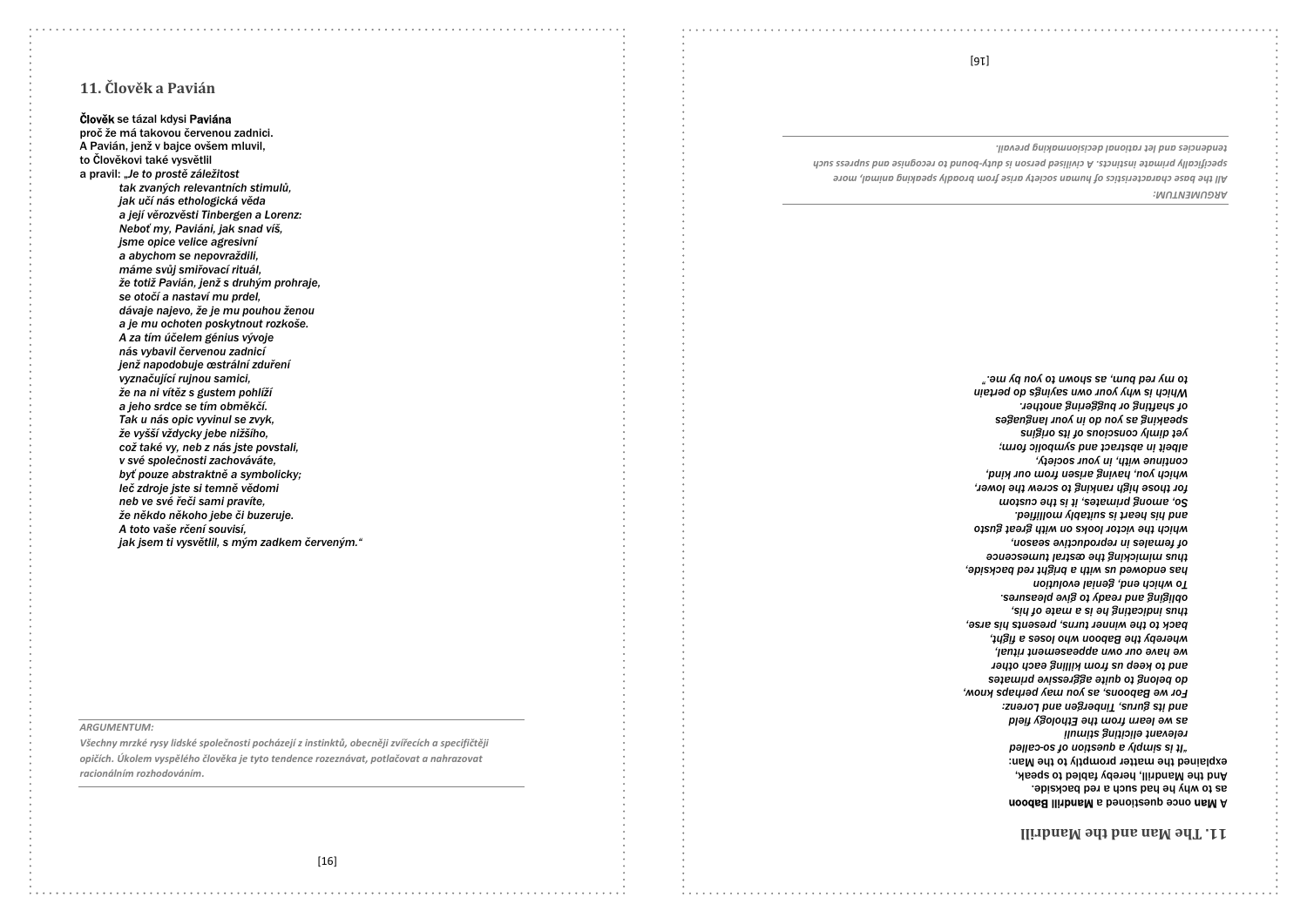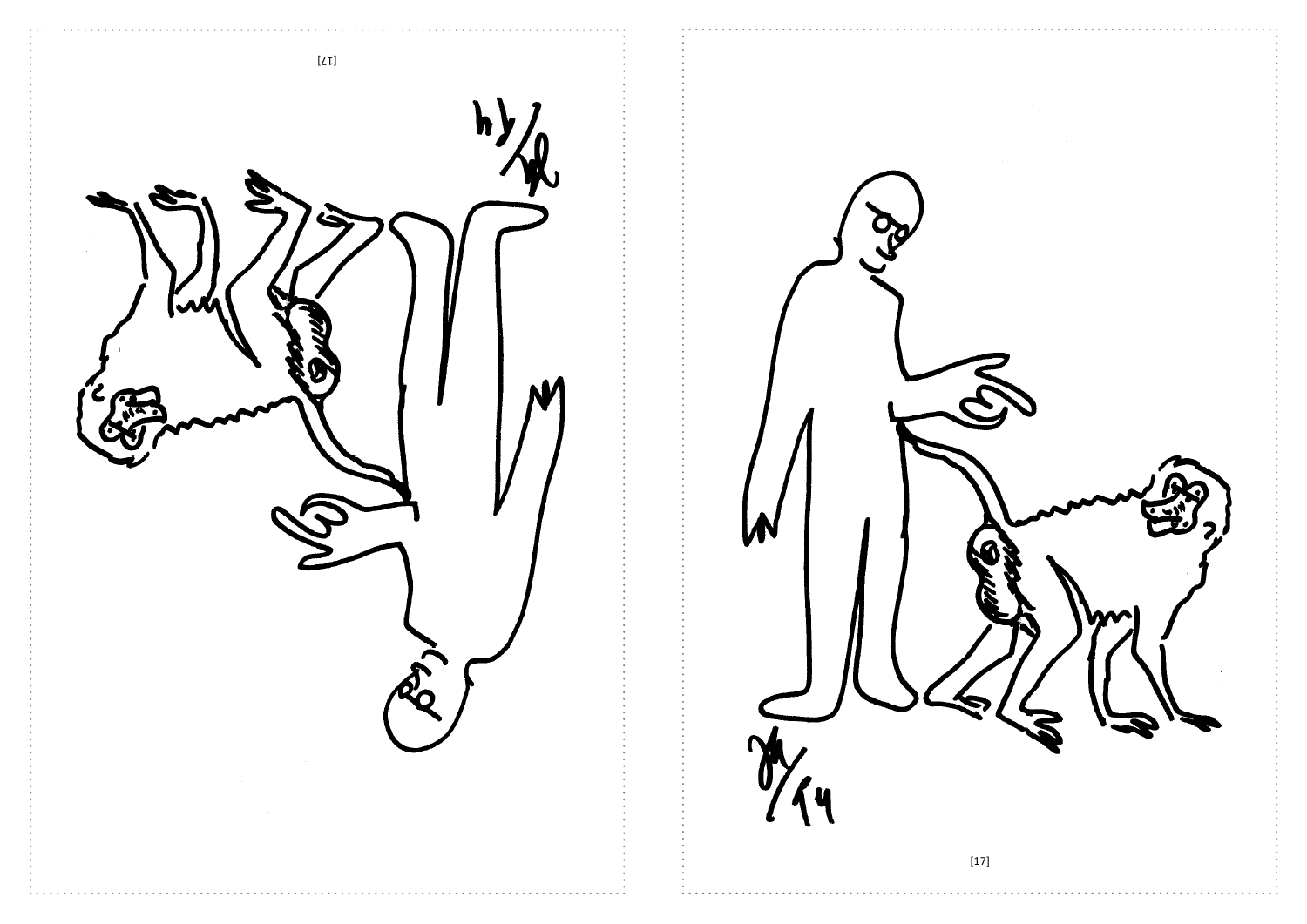## a mudu ku uwo sina dalama kata ya matsa A Man once observing a Bedbug male T. The Man and the Bedbug

uno cot si se la cot nuvou annos es yew sint ni qu bərsəğ əd bluona ti yaw tud. l dutifully nourish and provide, So, instead of being a heinous criminal, whereby the mother suckles her small young. alemins diw ze mont, as with animals inject sperm into their digestive tract sudw Au uum Sunemdoo ul 'i aouis our reproductive cycle so demands, But among Bedbugs it's a different matter, and reaving cnitation pagiy traumatised. e unus uo neeuni bnibose' uoue si sii' Is clearly an apnormal aberration, for where you come from, pædophilia "rou understand as nothing, little Man! Seengs as in a taple ne could talk: In response to him the Bedbug replied, your heinousness has quite surpassed itself!" sug monig zta) there nutil *hon.g tinil* rot -If you were human you'd go straight to Jail and potentially offspring of either sex! Non spnze Non, оми brogeny - Jeul Jsnl Jou 'Keu but to crown it all you're a foul pædophile, pousage a pears figuite as the steuch, and, even once you've finally been squashed, and spread all socra of diseases thereby, deels of eccent beoble a cuance to sleeb poold nemul no beet uoy op yino toW" "jeniws uoY" : min of bisa noialuver amos diiw  $-$  CIMICEM LECTULARIUM GENERA MASCULINE  $-$ 

tar more than anyone might ever guess."

Yet Nature is, you see, dear little Man

increatibly alverse, rantastical,

## **ARGUMENTUM:**

эц 1.upinous Jananum 'os 'syood' Different beings — different ways. Nature is even more bizarre than Kresadlo describes in his

 $[RL]$ 



## 12. Člověk a Štěničák

Člověk pozoroval kdys samce Štěnice - CIMICEM LECTULARIUM GENERA MASCULINE jak souloží s vlastními nymfami i zhnusil se a pravil k němu: "Prase! Nedosti na tom, že se živíš krví a nenecháš pokojné lidi spát a tím též přenášíš rozličné nemoce, nedosti na tom, že, jsa rozmáznut, ohavně smrdíš puchem nasládlým, ale jsi ještě k tomu mrzký pedofil, leč. nedosti i na pedofilii však zneužíváš ještě vlastní potomky a potenciálně i obou pohlaví! Kdybys byl člověk, šel bys do basy ze které bys tak hnedka nevyšel tvá mrzkost dosahuje tímto vrcholu!" Jemu však odpověděl Štěničák, jenž ovšem v bajce mohl hovořit: "Ničemu nerozumíš. Človíčku! neb u vás lidí pedofilie je jasnou abnormální aberací, jež neslouží žádnému účelu a nadto děti těžce traumatisuje. Však u nás Štěnic, je tomu zcela jinak, neb je to součástí reproduktivního cvklu. protože tím. že zneužívám nymfy. vstřikují jim své sperma do střeva a tím je živím, jako u jiných zvířat své mladé matka živí mlékem. Tak, místo abvch byl snad zlotřilcem. isem řádným živitelem potomků. však proč že se to takto udělalo,

vím stejně málo jako to víš ty.

Leč příroda, můj milý Človíčku.

a fantastičtější, než by kdo tušil."

je neuvěřitelně rozmanitá

#### ARGUMENTUM:

Jiné bytosti - jiný způsob. Příroda je ještě bizarnější, než Křesadlo ve svých knihách, takže proč by nebyl.